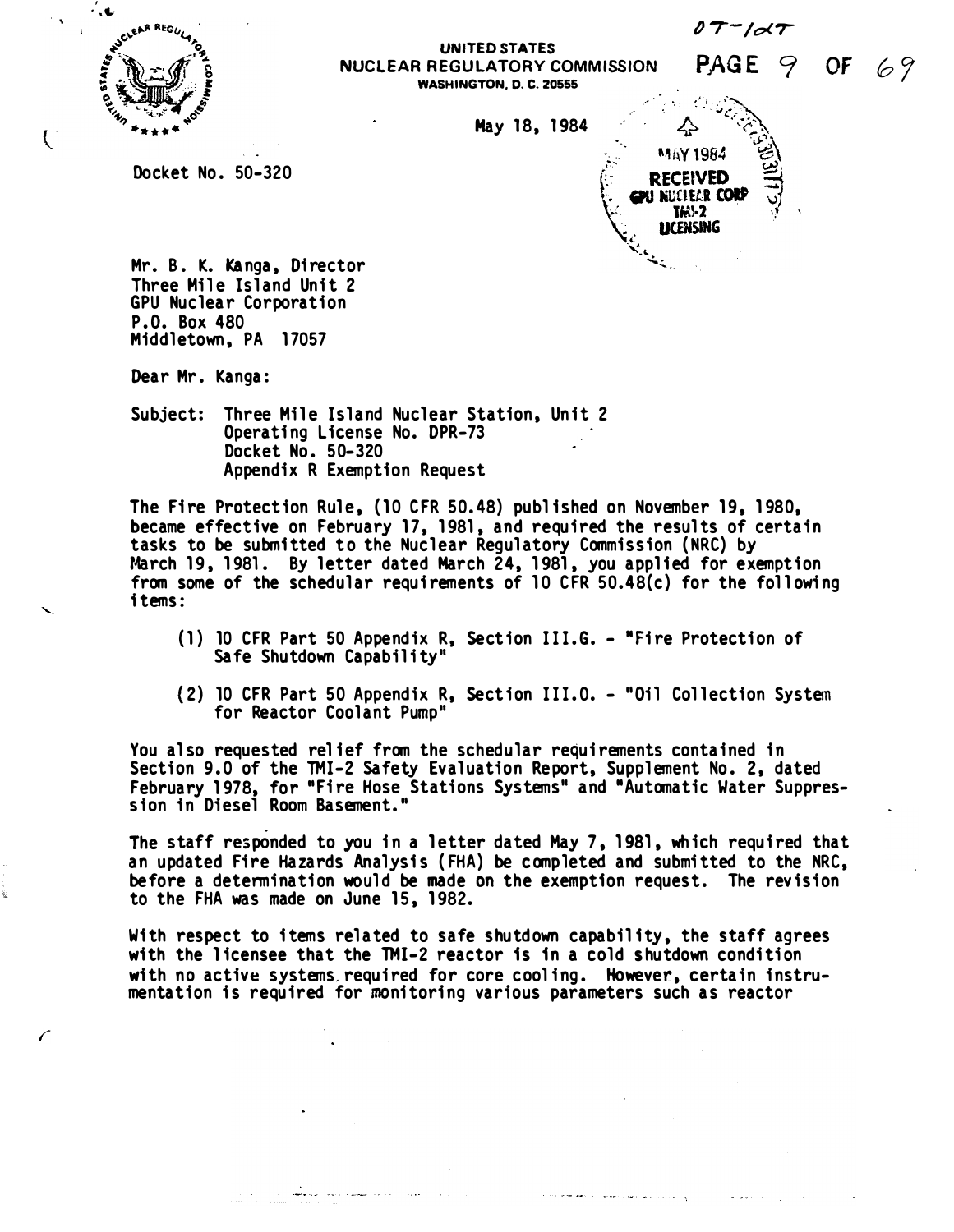#### Mr. B. K. Kanga -2-

· '-..

 $\overline{\mathcal{L}}$ 

coolant temperature and neutron flux level to insure that a cold shutdown condition is maintained. Additionally, several backup systems are required which can provide makeup and maintain pressurization for the reactor coolant system if necessary. It is the staff's opinion that even though Appendix R requirements are not appropriate for the unique conditions at TMI-2, the Proposed Technical Specifications and the Recovery Operations Plan would be acceptable as an alternative location for specific fire protection requirements for systems used to maintain and verify that cold shutdown. Therefore it is our position that systems used for monitoring or maintaining the reactor in a stable cold shutdown condition (e.g., monitoring instrumentation, the Mini-Decay Heat Removal System and the Standby Pressure Control System} should have fire protection features. Even though an exemption to the schedular requi rements of 10 CFR 50. 48(c) is granted relat ive to Section III.G of Appendix R, you should submit to the NRC a summary of present and proposed fire protection features for systems required to maintain or monitor cold shutdown. You should also submit a change to your Technical Specifications to include the proposed features within 60 days of the date of the exemption.

With regard to the Oil Collection System for reactor coolant pumps, the staff finds that an exemption to the schedular requirements of 10 CFR  $50.48(c)$  is warranted because of the shutdown condition of TMI-2 and the prohibition to operate the pumps per the technical specifications.

In summary, the Commission has granted your exemption request that the date for submittal of documents relative to 10 CFR 50.48(c) and 10 CFR 50. Appendix R, Sections III.G and III.O be extended for the remainder of the recovery mode as described in the enclosed exemption ( Enclosure 1). A copy of this exemption is being filed with the Office of the Federal Register for publ ication.

Enclosure 2 provides a rewording of the "request for information" included with Generic Letter 81-12. This rewording is the result of meetings with representative licensees who felt that clarification of the request would help expedite responses. It does not include any new requests and, therefore, will not adversely affect licensees' ability to respond to Generic Letter  $81 - 12.$ 

Enclosure 3 provides information regarding our criteria for evaluating exemption requests from the requirements of Section III.G.2 of Appendix R.

In a letter dated March 13, 1984, the staff provided comments on your June 15, 1982 Fire Hazards Analysis.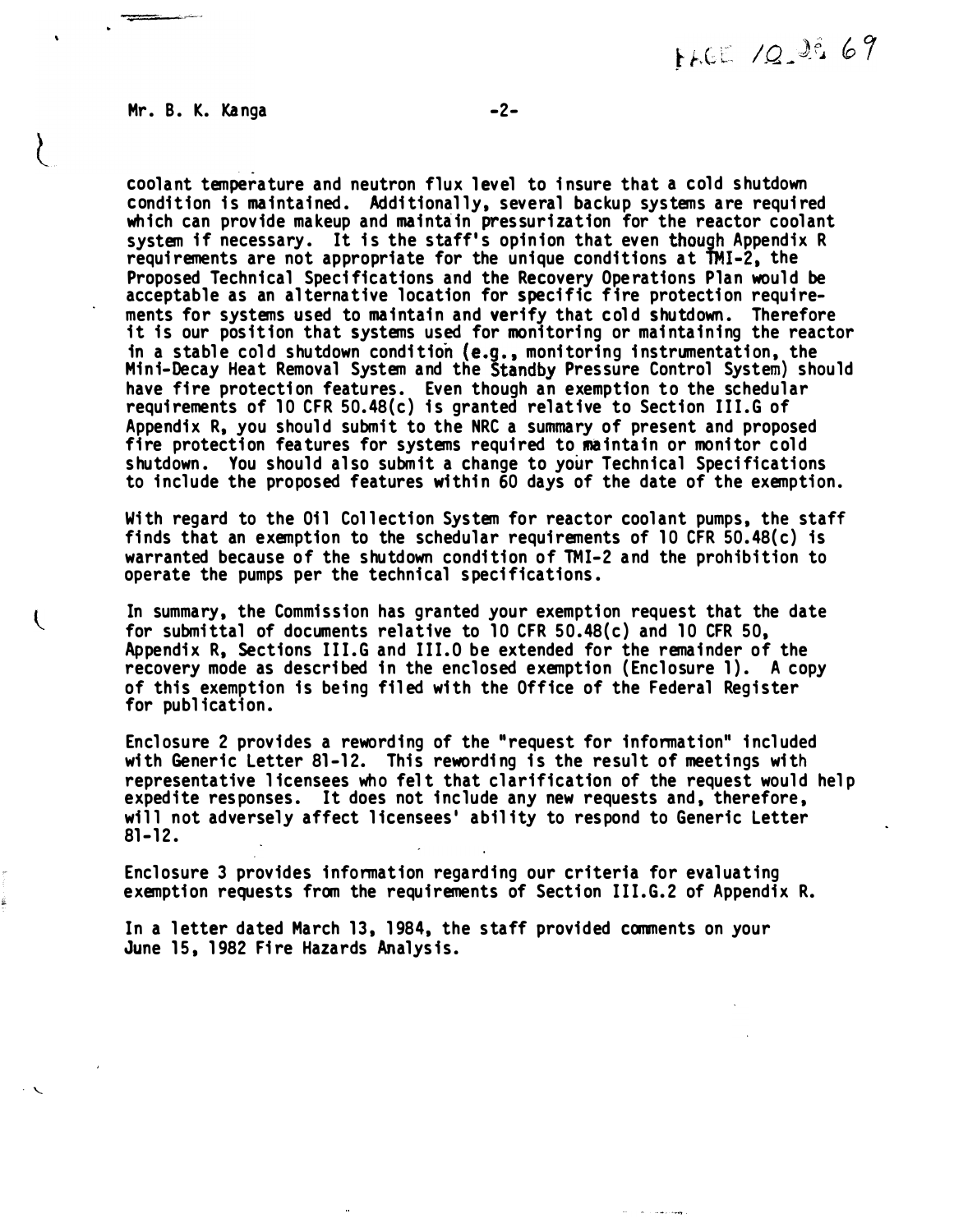#### Mr. B. K. Kanga

The staff and its consultant have also reviewed the Fire Hazards Analysis and conclude that because of the shutdown condition of the TMI-2 reactor, the commitment made in the SER, Supplement No. 2, dated February-1978, need not be met as long as the facility is maintained in its current mode.

Sincerely,

 $\ell$  ()  $J_{\rm m}$  time

Bernard J. Snyder, Program Director Three Mile Island Program Office Office of Nuclear Reactor Regulation

Enclosures:

- 1. Exemption
- 2. Rewording of Request for Information
- 3. Criteria for Evaluating Requests

4. Notice of Issuance

cc: J. Barton

'· . '

 $\overline{\mathcal{L}}$ 

I

- J. Byrne
- J. Larson

Service Distribution List ( see attached)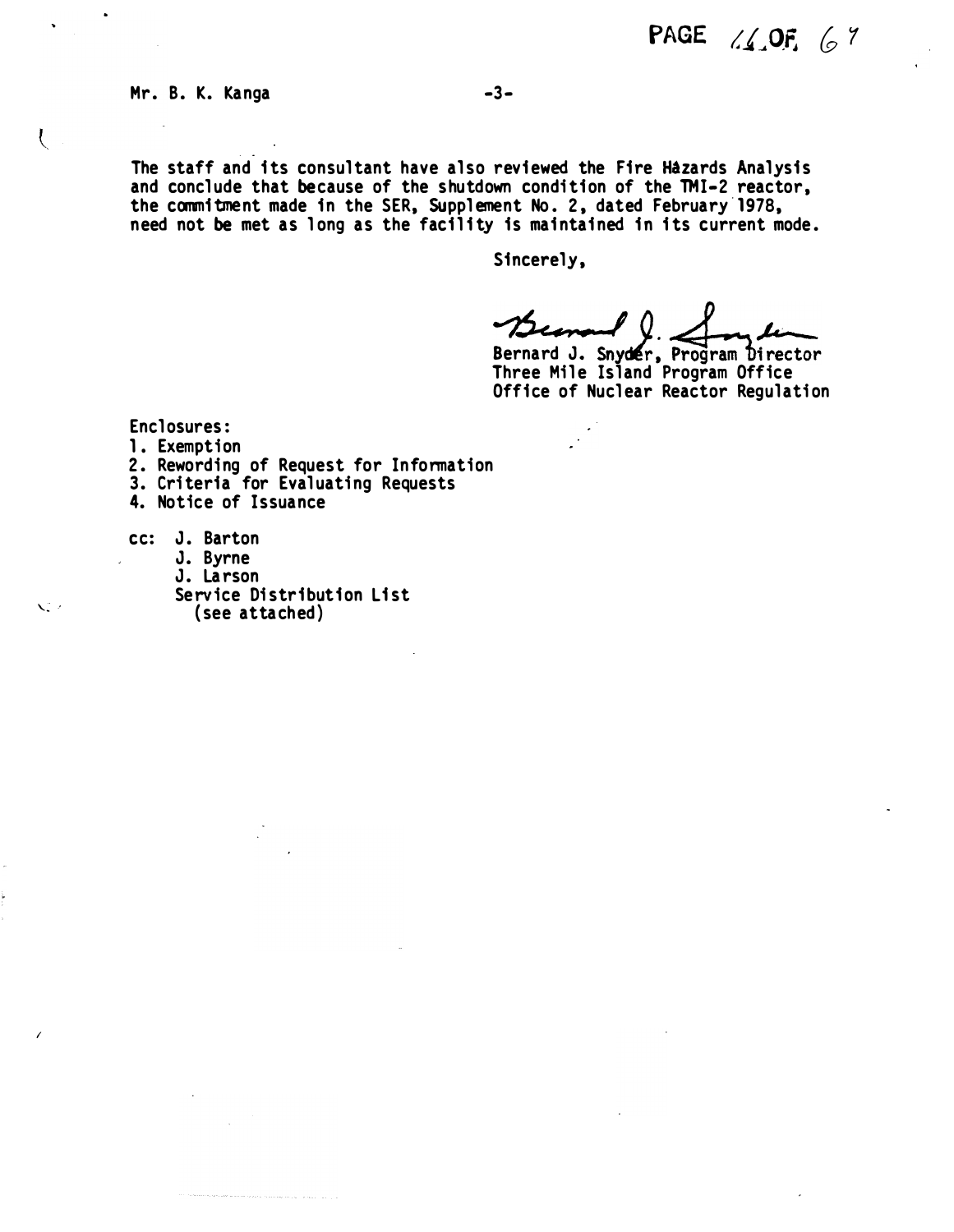Or. Thomas Murley Regional Administrator, Region <sup>1</sup> u.s. Nuclear Regulatory Commission 631 Park Avenue King of Prussia, PA 19406

John F. Wolfe, Esq., Chairman, Administrative .Judge 3409 Shepherd St. Chevy Chase, MO. 20015

 $\overline{(\ }$ 

 $\sim 10^{-10}$ 

,.

**AND** 

 $\mathbf{V}$ 

 $\ddot{\phantom{0}}$ 

Or. Oscar H. Paris Administrative Judge Atomic Safety and Licensing Board Panel U.S. Nuclear Regulatory Commission washington, D.C. 20555

Or. Frederick H. Shon Administrative Judge Atomic Safety and Licensing Board Danel U.S. Nuclear Regulatory Commission washington, D.C. 20555

Karin W. Carter Assistant Attorney General 505 Executive House P.O. Box 2357 Kerrisburg, PA 17120

Or. Judith H. Johnsrud Environmental Coalition on Nuel ear Power 433 Orlando Ave. State College, PA 16801

George F. Trowbridge, Esq. Shaw, Pittman, Potts and Trowbridge 1800 M. St., �W. washington, O.C. 20036

Atomic Safety and Licensing Board Panel u.s. Nuclear Regulatory Commission Washington, D.C. 20555

Atomic Safety and Licensing Appeal Panel u.s. Nuclear Regulatory Commission washington, D.C. 20555

Secretary<br>y.S. Wuclear Reguiatory Commission<br>ATTN: "Chief, Docketing & Service Branch" Washington, D.<del>.</del>. 20555

Mr. Larry Hochendoner Dauphin County Commissioner P.D. Box 1295 Harrisbur;, PA 17108·1295

John E. Minnich, Chairperson, Dauphin :ounty SOard of Commissioners Dauphin County �ourthouse rront and �arket Streets �arrisburg, ?A 17101

Dauphin County Office of Emergency Preoaredness Court House, Room 7 Front & �arket Streets Harrisburg, PA 17101

U.S. Environmental Protection Agency Region III Office<br>ATTN: EIS Coordinator Surtis Building (Sixth ≘loor)<br>6th & Walnut Streets Philadelpnia, PA 19106

Thomas M. Serusky, Director<br>Bureau of Padiation Protection Jepartment of Environmenta! Resources P.O. Box 2063 -arrisbur;, �A :��20

Oavid wess Office of Environmental Planning Department of Environmental Resources :>.:J. 3ox 2:!63 �a�p�s�ur;, '� ·��2: .<br>1970 - La componentat de la Carlo de Carlo de Carlo de la carlo de la carlo de la carlo de la carlo de la car

Willis Bixby, Site Manager U.S. Department of Energy P.O. Box BB Middletown, PA 17057-0311

David J. McGoff Division of Three Mile Island Programs NE-23 U.S. Department of Energy<br>Washington, D.C. 20545

William Lochstet 104 Davey Laboratory Pennsylvania State University University Park, PA 16802

Randy Myers, Editorial The Patriot 812 Market St. Kerrisburg, PA 17105

Robert B. Borsum Babcock & Wilcox Nuclear Power Generation Division Suite 220 7910 Woodmount Ave. Bethesda, MO. 20814

Michael Churchhil1, Esq. PILCOP 1315 walnut St., Suite 1632 Philadelphia, PA 19107

Linda w. Little 5000 Hermitage �R. Raleigh.�C 27612

Marvin I. Lewis 6504 Bradford Terrace Philadelphia, ?A 19149

Jane Lee 183 Valley Rd. Etters,PA 17319

J.B. Liberman, Esquire Berlack,Israe1s, Liberman 26 sroadway<br>New York, NY 10004

Walter W. Cohen, Consumer Advocate Department of Justice<br>Strawberry Square, 14th Floor<br>Harrisburg, PA | 17127

Edward 0. Swartz Board of Supervisors Londonderry Township RFD �1 Geyers Church �d. Middletown, PA 17057

Robert L. Knupp, Esquire<br>Assistant Solicitor Knuop snd �ndrews  $P.0.$  Box  $P$ 407 N. Front St. Harrisburg, PA 17108

John Levin, Esquire Pennsylvania Public Utilities Comm. P.O. Box 3265 Harrisburg, PA 17120

Honorable �ar� Cohen 512 E-E Main Capital Bufloing<br>-arrisburg, PA -17120

Mr. �:win 'intner Executive /ice President Gemeral Public Jtilit<sup>2</sup>es "uclear Coro.<br>190 Interpace Parkway<br>Parsippahy, NJ -97054

 $\omega = \omega$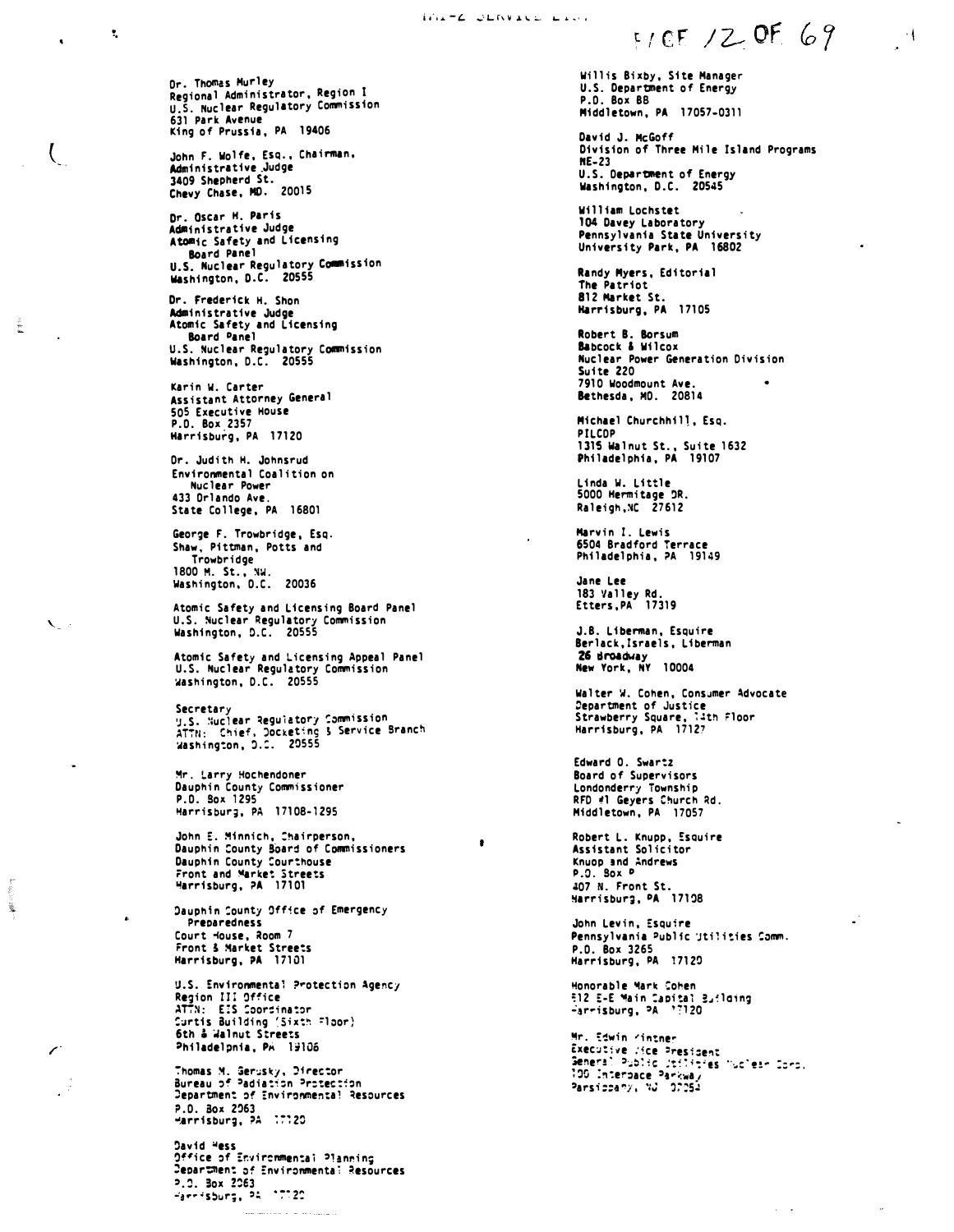PAGE  $13.$  OF  $67$ 

#### UNITED STATES NUCLEAR REGULATORY COMMISSION

}<br>}<br>}<br>}

In the Matter of

 $\binom{1}{k}$ 

 $\mathbb{R}^{n+1}$ 

GENERAL PUBLIC UTILITIES NUCLEAR CORPORATION

(Three Mile Island Nuclear Station, Unit 2)

Docket No. 50-320

#### EXEMPTION

)

I.

GPU Nuclear Corporation, Metropolitan Edison Company, Jersey Central Power and Light Company and Pennsylvania Electric Company (collectively, the licensee) are the holders of Facility Operating License No. DPR-73, which had authorized operation of the Three Mile Island Nuclear Station, Unit 2 (TMI-2) at power levels up to 2772 megawatts thermal. The facility, which is located in Londonderry Township, Dauphin County, Pennsylvania, is a pressurized water reactor previously used for the commercial generation of electricity.

By Order for Modification of License, dated July 20, 1979, the Licensee's authority to operate the facility was suspended and the Licensee 's authority was limited to maintenance of the facil ity in the present shutdown cool ing mode (44 Fed. Req. 45271). By further Order of the Director, Office of Nuclear Reactor Regulation, dated February 11, 1980, a new set of formal l icense requirements was imposed to reflect the pos t-accident condition of the facil ity and to assure the continued maintenance of the current safe , stable, long-term cooling condition of the facility (45 Fed. Reg. 11292). This license provides, among other things, that it is subject to all rules, regulations and Orders of the Commission now or hereafter in effect.

**ALL SEE IN**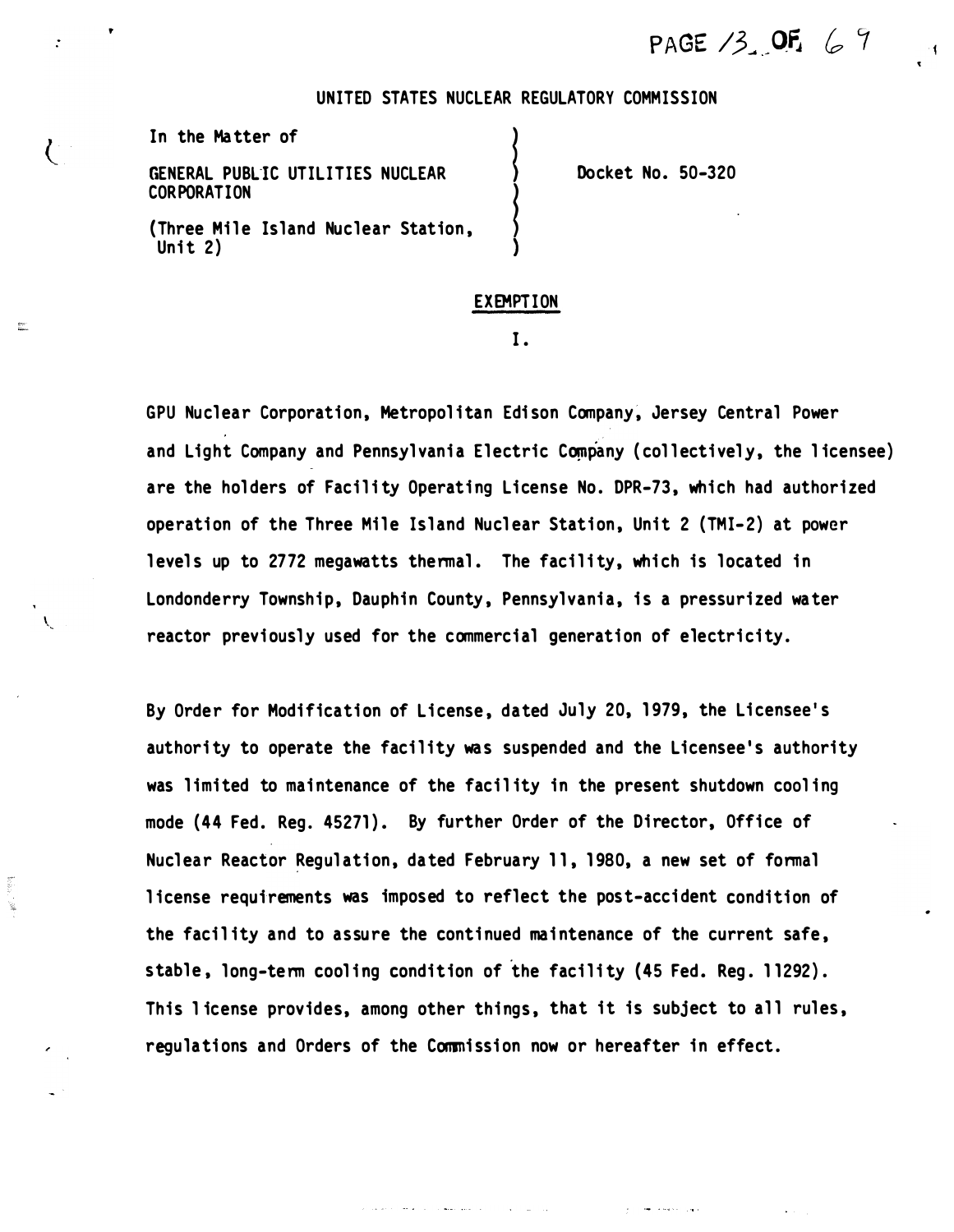$7.37 / 4$  OF 69

II.

-2-

On November 19, 1980, the Commission publ ished a revised Section 10 CFR 50.48 and a new Appendix R to 10 CFR 50 regarding fire protection features of nuclear power plants (45 FR 76602). The revised Section 50.48 and Appendix R became effective on February 17, 1981. Section 50.48(c) establishes the schedules for satisfying the provisions of Appendix R. Section III of Appendix R contains 15 subsections, lettered A through 0, each of which specifies requirements for a particular aspect of the fire protection features at a nucl ear power plant. Two of these 15 subsections, III.G and III.O, are the subject of this Exemption. Subsection III.G specifies detailed requirements for fire protection of the equipment used for safe shutdown by means of separation and barriers (III.G.2). If the requirements for separation and barriers cannot be met in an area, alternative safe shutdown capability, independent of that area and equipment in that area, is required (III.G.3).

 $\frac{1}{2}$ 

 $\mathbf{U}$ 

2002年10月

Subsection III.0 requires that the reactor coolant pump be equipped with an oil collection system if the containment is not inerted during normal operation. The system has to be capable of collecting lube oil from all potential pressurized and unpressurized leakage sites in the reactor coolant pump . lube oil systems.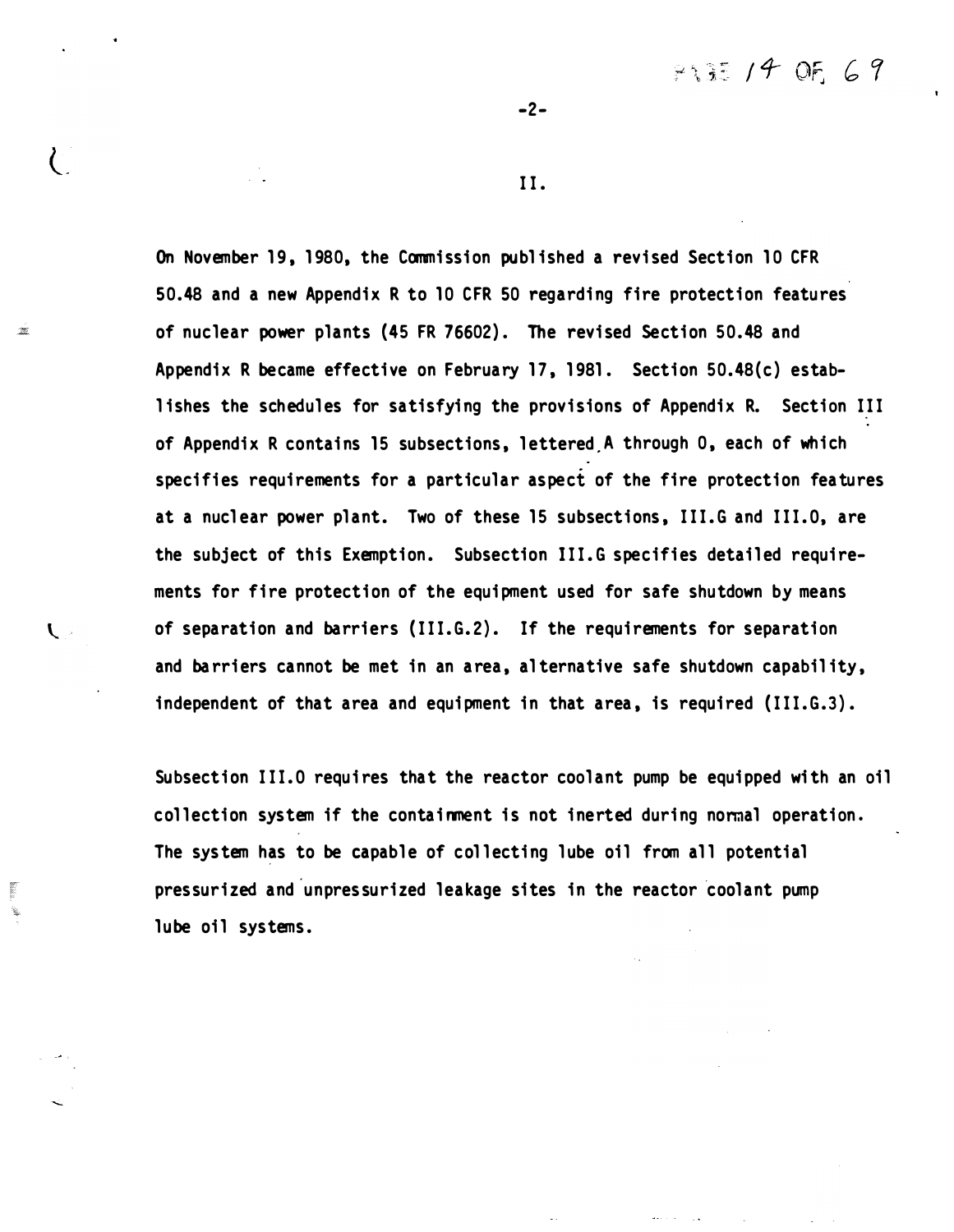PAGE  $15$  OF. 69

 $\pm 1$ 

Section  $50.48(c)$  requires completion of all modifications to meet the provisions of Appendix R within a specified time from the effective date of this fire protection rule, February 17, 1981, except for modifications to provide alternative safe shutdown capability. These latter modifications (111.G.3) require NRC review and approval and Section 50 . 48(c) requires their completion within a certain time after NRC approval. The date for submittal of design descriptions of any modifications to provide alternative safe shutdown capability is specified as March 19, 1981.

By letter dated March 24, 1981, the licensee requested exemptions from 10 CFR 50.48(c) with respect to the requirements of Section III.G and 111.0 of Appendix R as fol lows:

- (1) Extend until the end of the Recovery Mode the date for fil ing additional exemptions or complying with the provisions of Section III.G as required by 10 CFR 50. 48(c) .
- (2) Extend until the end of the Recovery Mode, the date for filing additional exemptions or complying with the provisions of Section III.0 as required by 10 CFR  $50.48(c)$ .

With regard to the exemption requests, when this fire protection rule was approved by the Commission, it was understood that the time required for each licensee to reexamine those previously-approved configurations at its plant to determine whether they meet the requirements of Section 111.G of Appendix R to 10 CFR 50 was not well known and would vary depending upon

-3-

 $\sqrt{2}$ 

 $\prime.$ 

Ý.

 $\sqrt{ }$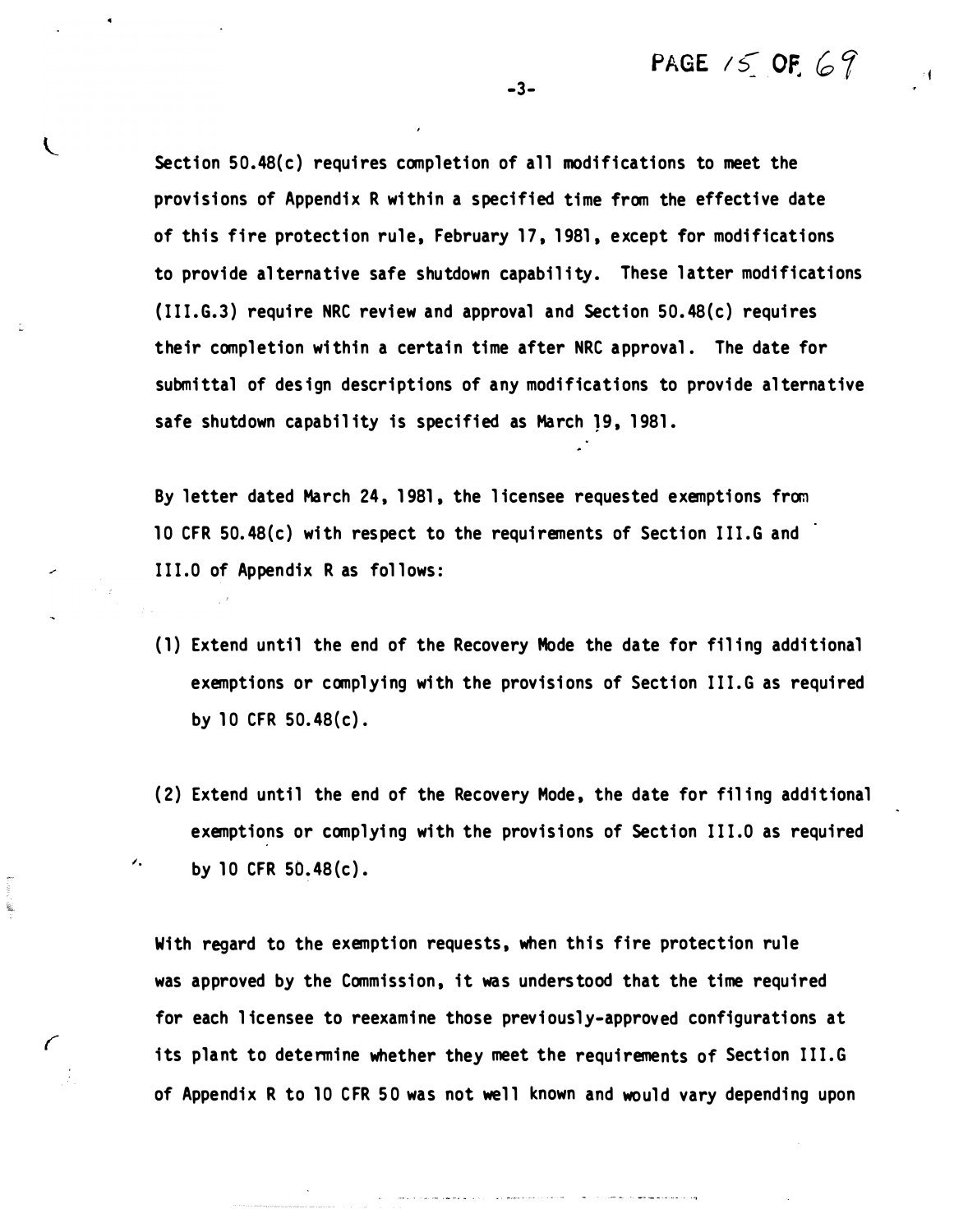the degree of conformance. For each item of nonconformance that was found, a fire hazards analysis had to be performed to determine whether the existing configuration provided sufficient fire protection. If it did not, modifications to either meet the requirements of Appendix R or to provide some other acceptable configuration that could be justified had to be designed. Where fire protection features alone could not ensure protection of safe shutdown capability, al ternative safe shu tdown capabil ity had to be designed as required by Section III.G.3 of Appendix R. Depending upon the extensiveness and number of the areas involved, the time required for this reexamination, reanalysis and redesign could vary from a few months to a year or more. The Commission decided, however, to require one, short-term date for all licensees in the interest of ensuring a best-effort, expedited completion of compliance with the fire protection rule, recognizing that there would be a number of l icensees who could not meet these time restraints but who could then request appropriate relief through the exemption process. Because of the unique condi tion of the TMI-2 reactor, addi tional information had to be obtained by the staff before a decision could be made regarding the applicability of Appendix R. This information was requested in a letter dated May 7, 1981. In this letter, the licensee was required to submit a revised Fire Hazards Analysis ( FHA} before the exemption request would be considered further. The FHA was submitted by the licensee on June 15, 1982.

-4-

 $\left\langle \right\rangle$ 

 $\mathbf{L}$ 

 $\frac{1}{2}$ Ļ

뜷

FAGE 1605 69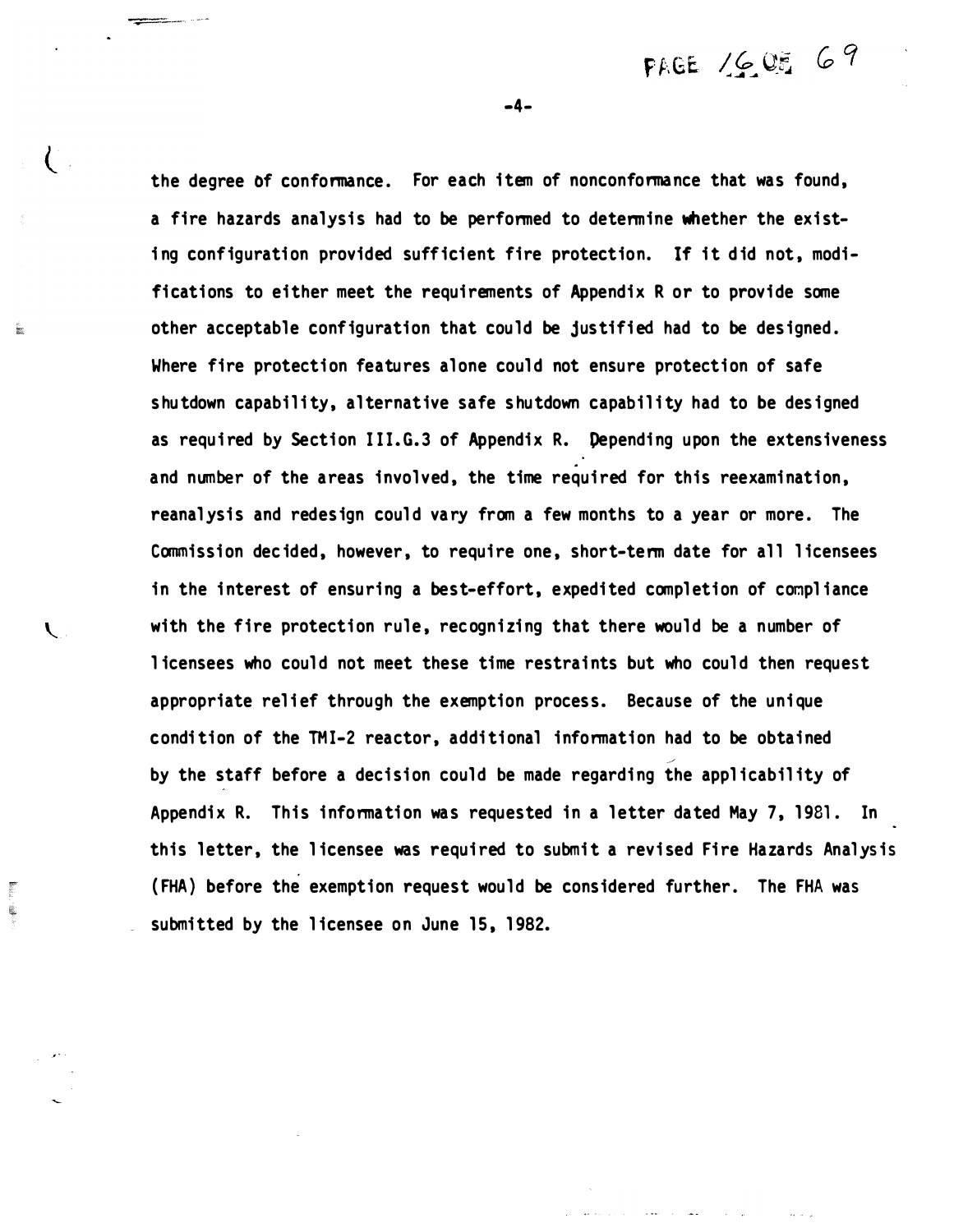# PAGE /7 OF.  $69$

III.

-5-

Prior to the issuance of Appendix R, TMI-2 had been reviewed against the c ri teria of Appendix A to the Branch Technical Position 9 .5-1 (BTP 9.5-1). The BTP 9.5-1 was developed to resolve the lessons learned from the fire at Browns Ferry Nuclear Plant. It is broader in scope than Appendix R, formed the nucleus of the criteria developed further in Appendix R and its present, revised form constitutes the section of the Standard Review Plan used for the review of applications for construction permits and operating licenses of new plants. The review of the Fire Hazards Analysis based on Appendix R and BTP 9.5-1 was completed by the NRC staff and its fire protection consultant and a Fire Protection Safety Evaluation Report (FPSER) was provided to the staff by the consultant on February 28, 1983. Even though the fire hazards analysis was acceptable, several suggestions were proposed by our contractor relat ive to the licensee 's fire protection program. These suggestions were discussed in a letter to the licensee dated March 13, 1984.

With respect to items relating to safe shutdown capability, the staff agrees with the licensee that the TMI-2 reactor is in a cold shutdown condition with no active systems required for core cooling. However, certain instrumentation is required for monitoring various parameters such as reactor coolant temperature and neutron flux level to insure that a cold shutdown condition is maintained. Addi tionally, several ba ckup systems are required which can provide makeup and maintain pressurization for the reactor coolant system if necessary. It is the staff's opinion that even though Appendix R requirements are not appropriate for the unique conditions at TMI-2, the Proposed Technical Specifications

•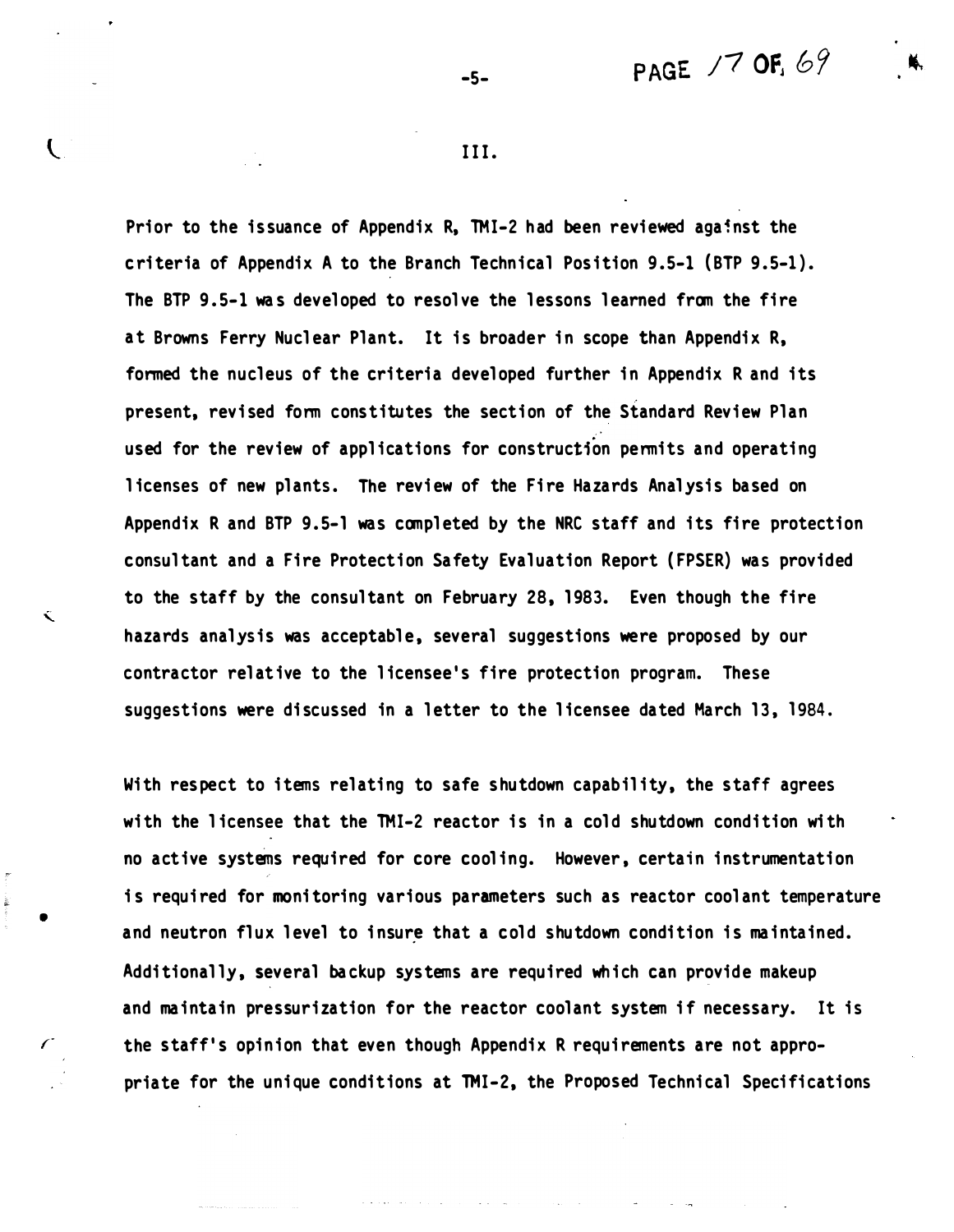PLCE  $/8$  OF 69

-6-

and the Recovery Operations Plan would be acceptable as an alternative location for specific fire protection requirements for systems used to maintain and verify that cold shutdown. Therefore, it is our position that systems used for monitoring or maintaining the reactor in a stable cold shutdown condition (e.g. monitoring instrumentation, the Mini-Decay Heat Removal System and the Standby Pressure Control System) should have fire protection features.

A summary of present and proposed fire protection features for systems required to maintain or monitor a cold shutdown as discussed above should be submi tted to the NRC in addition to a change to your Technical Specifications to include these proposed features wi thin 60 days of the da te of this exemption.

With regard to the Oil Collection System for reactor coolant pumps, the staff finds that an exemption to the schedular requirements of 10 CFR 50.48(c) is warranted because of the shutdown condition of TMI-2 and the prohibition to operate the pumps per the technical specifications.

IV.

Accordingly, the Commission has determined that, pursuant to 10 CFR 50.12, an exemption is authorized by law and will not endanger life or property or the common defense and security and is otherwise in the public interest. The Commission hereby grants the following exemptions with respect to the requirements of 10 CFR Part 50. 48{c) :

 $\mathcal{L}_{\mathcal{F}}$  ,  $\mathcal{L}_{\mathcal{F}}$  ,

Ł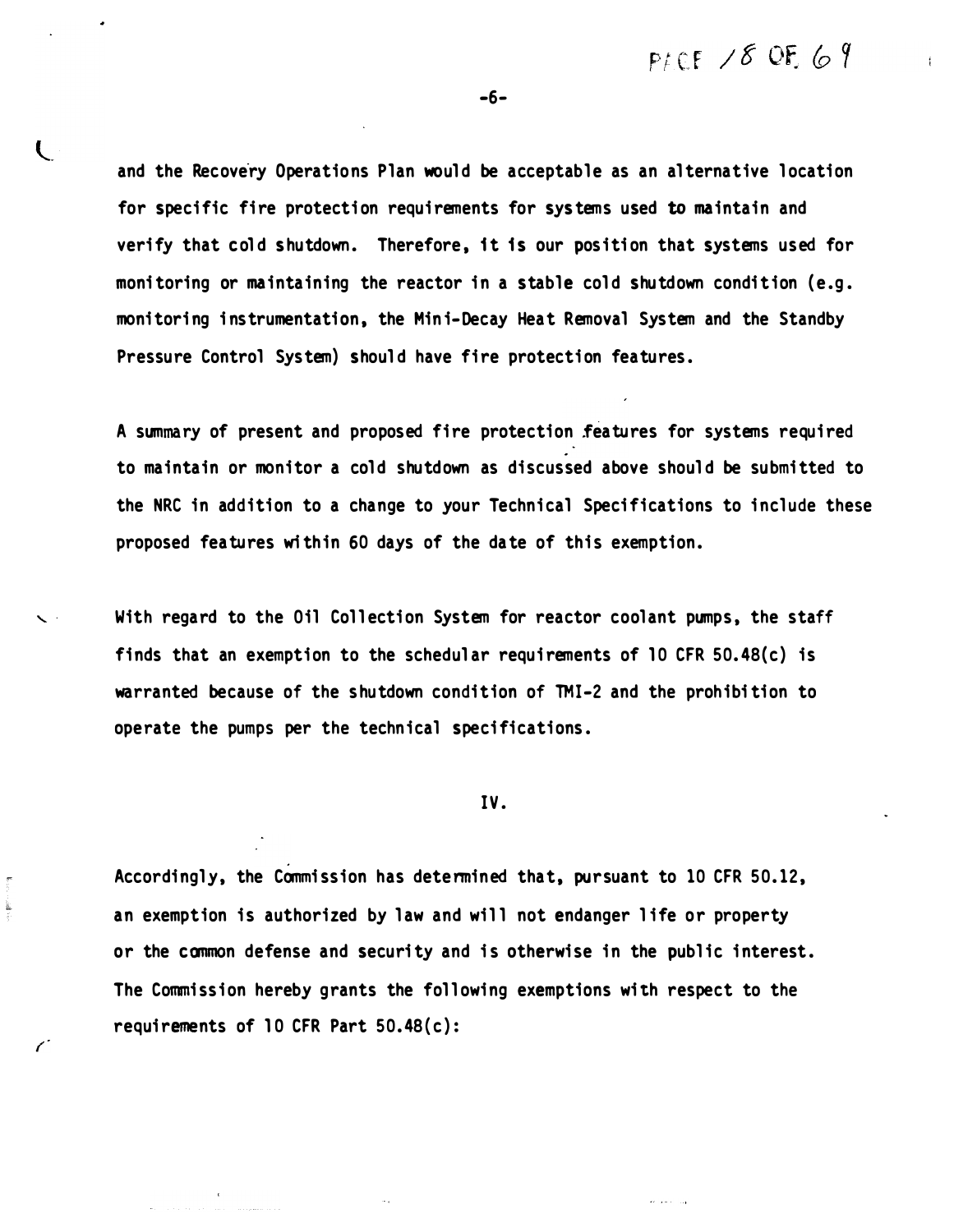$P = 12$  /  $9$  or 69

- (1) Extend until the end of the Recovery Mode , the date for filing additional exemptions or complying wi th the provisions of Section III.G as required by  $50.48(c)$ .
- (2) Extend until the end of the Recovery Mode, the date for filing exemptions or complying with the provisions of Section III.0 as required by 50. 48 (c);

The NRC staff has determined that the granting of this Exemption will not result in any significant environmental impact and that pursuant to 10 CFR 51 . 5(d) (4 ) an environmental impact statement or negative declaration and environmental impact appraisal need not be prepared in connection with  $\sim$  this action.

FOR THE NUCLEAR REGULATORY COMMISSION

Harold R. Denton, Director Office of Nuclear Reactor Regulation

Dated at Bethesda, Maryland this 18th day of May, 1984.

 $\overline{C}$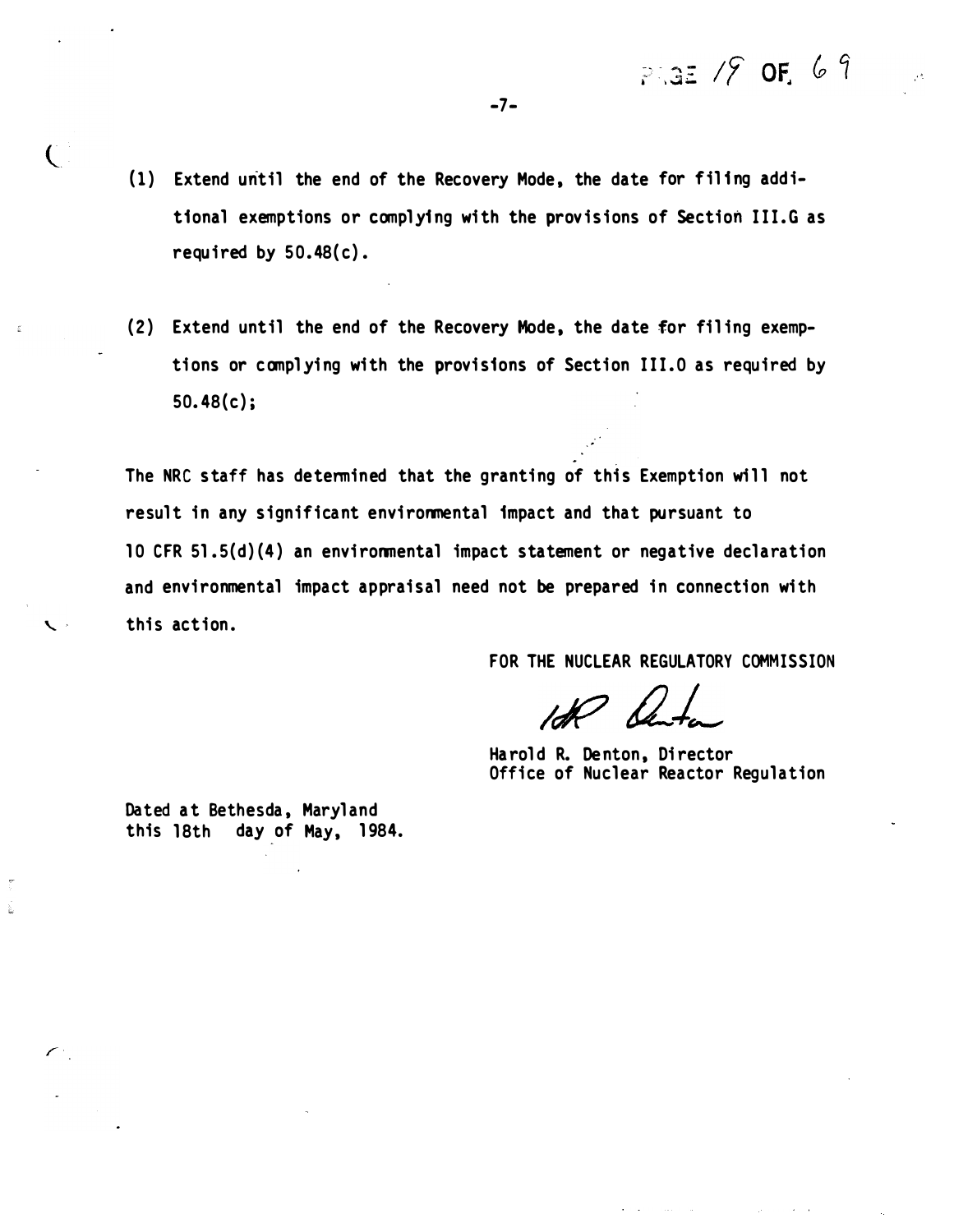$200569$ 

#### ENCLOSURE 2

### CLARIFICATION OF GENERIC LETTER

 $\left(\begin{array}{c} 0 \end{array}\right)$ 

 $\mathbf{v}$ 

Ţ 

On February 20, 1981, generic letter 81-12 was forwarded to all reactor licensees with plants licensed prior to January 1, 1979. The letter restated the requirement of Section 50.48 to 10 CFR Part 50 that each l icensee would be required to reassess areas of the plant where cables or equipment including associated non-safety circuits of redundant trains of systems necessary to achieve and maintain hot shu tdown conditions are located to determi ne whether the requirements of Section III.G.2 of Appendix R to 10 CFR 50 were satisfied. Additionally, Enclosure 1 and Enclosure 2 of the generic letter requested additional information concerning those areas of the plant requiring alternative shutdown capability. Section 8 of Enclosure 1 requested information for the systems, equipment and procedures of alternative shutdown capability and Enclosure 2 defined associated circuits and requested information concerning associated circuits for those areas requiring al ternative shutdown.

In our review of licensee submittals and meetings with licensees, it has become apparent that the request for information should be clarified since a lack of clarity could result in the submission of either insufficient or excessive information. Thus, the staff has rewritten Section 8 of Enclosure 1 and Enclosure 2 of the February 20, 1981 generic letter. Additionally, further clarification of the definition of associated circuits has been provided to aid in the reassessments to determine compliance with the requirements of Sect ions III. G.2 and III.G.3 of Appendix R. ln developing this rewrite we have considered the comment of the Nuclear Utility Fire Protection Group. The attached rewrite of the Enclosures contains no new requirements but merely attempts to clarify the request for additional information.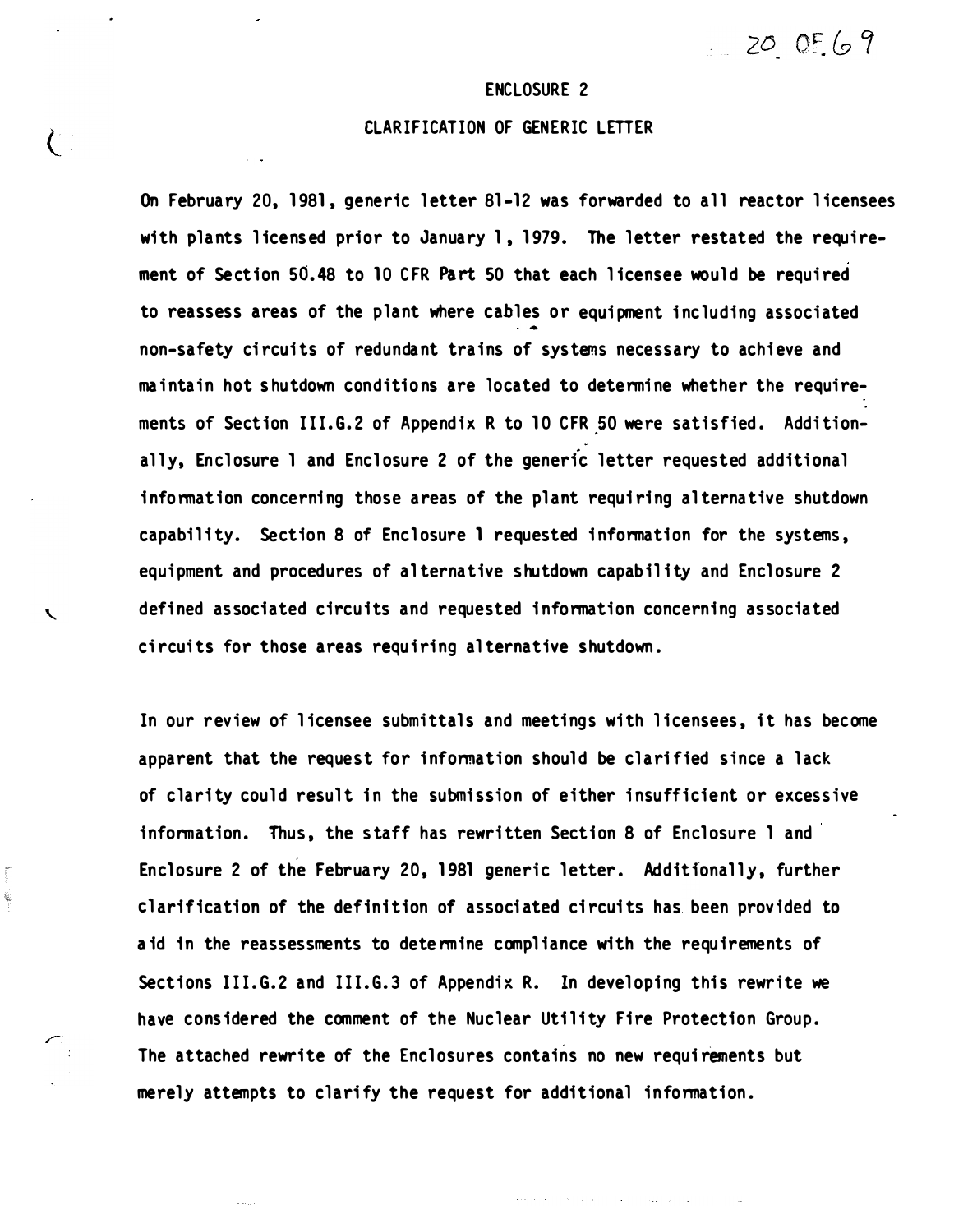$P_{1.}GE$  2/ OF, 69

Licensees who have not responded to the February 20, 1981 generic letter, may choose to respond to the enclosed request for information. Since the enclosed request for information is not new, but merely clarification of our previous letter, responding to it should not delay any submittals in progress that are based upon February 20, 1981 letter. Licensees whose response to the February 20, 1981 letter, has been found incomplete resulting in staff identification of a major unresolved item (i.e., associated circuits), may choose to respond to pertinent sections of the enclosed request for information in order to close open items (i.e., open item for associated circuits, use rewrite to Enclosure 2).

-2-

 $\overline{C}$ 

È.

•

If additional clarification is needed, please contact the staff Project  $\mathbf t$  Manager for your plant.

المتحدث والمتحالف والمت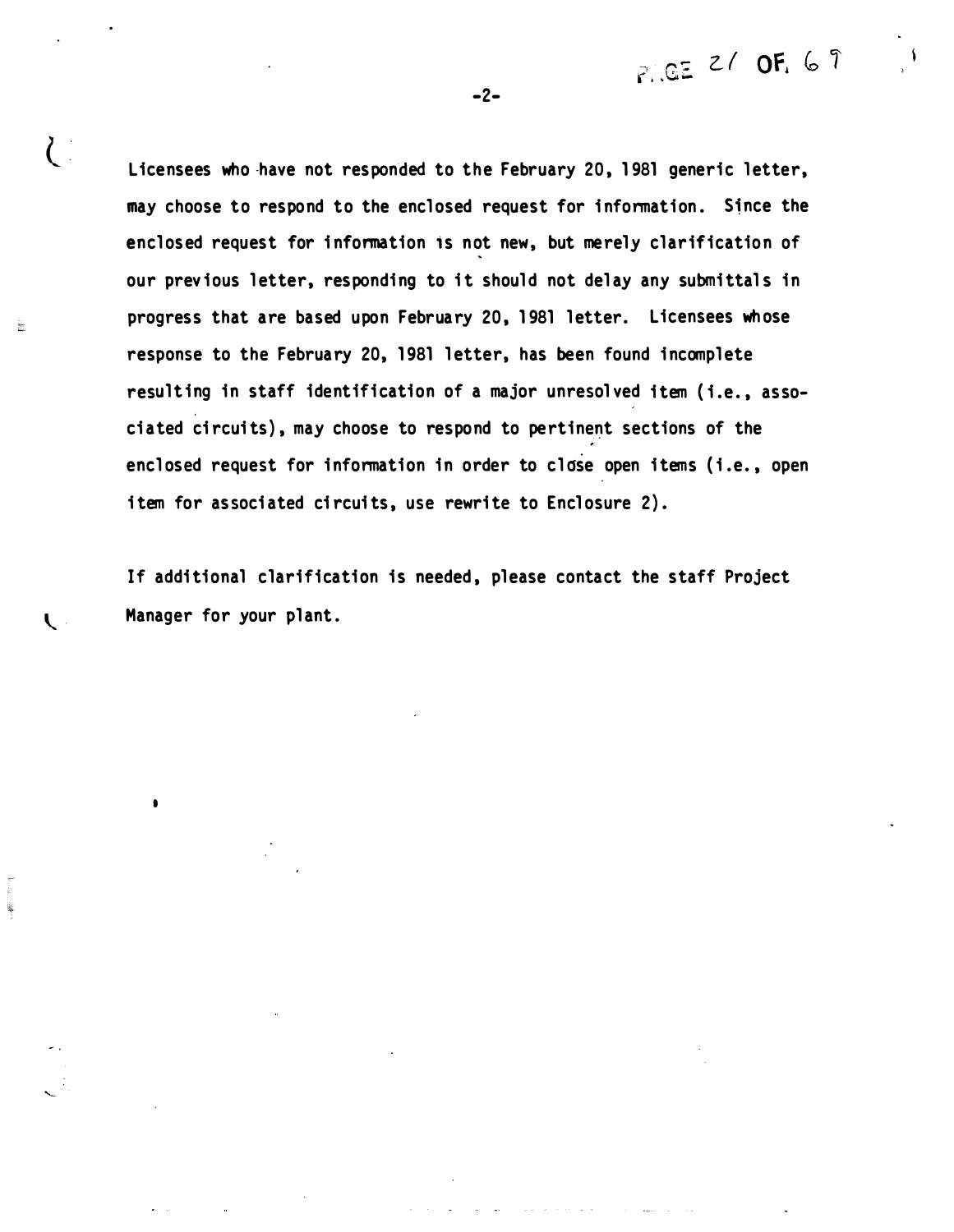#### Attachment 1 to Enclosure 2

 $=$  0.5 22 0.5 6 9

#### REWRITE OF SECTION 8 REQUEST FOR ADDITIONAL I NFORMATION

 $\zeta$ 

È.

**SHOPS** ¥.

The following is a rewrite of the staff's request for additional information concerning design modification to meet the requirements of Section III.G.3 of Appendix R. The following contains no new requests but is merely a rewording of Section 8 of Enclosure 1 of the February 20, 1981 generic letter.

1. Identify those areas of the plant that will not meet the requirements of Section III.G.2 of Appendix R and, thus alternative shutdown will be provided or an exemption from the requirements of Section III.G.2 of Appendix R will be provided. Additionally provide a statement that all other areas of the plant are or will be in compliance with Section III.G.2 of Appendix R.

For each of those fire areas of the plant requiring an alternative shutdown system(s) provide a complete set of responses to the following requests for each fire area:

- a. List the sys tem(s) or portions thereof used to provide the shutdown capability with the loss of offsite power.
- b. For those systens identified in "la" for which al ternative or dedicated shutdown capability must be provided, list the equipment and components of the normal shutdown system in the fire area and identify the functions of the circuits of the normal shutdown system in the fire area (power to what equipment, control of what components and instrumentation). Describe the system(s) or portions thereof used to provide the alternative shutdown capability for the fire area and provide a table that lists the equipment and components of the alternative shutdown system for the fire area.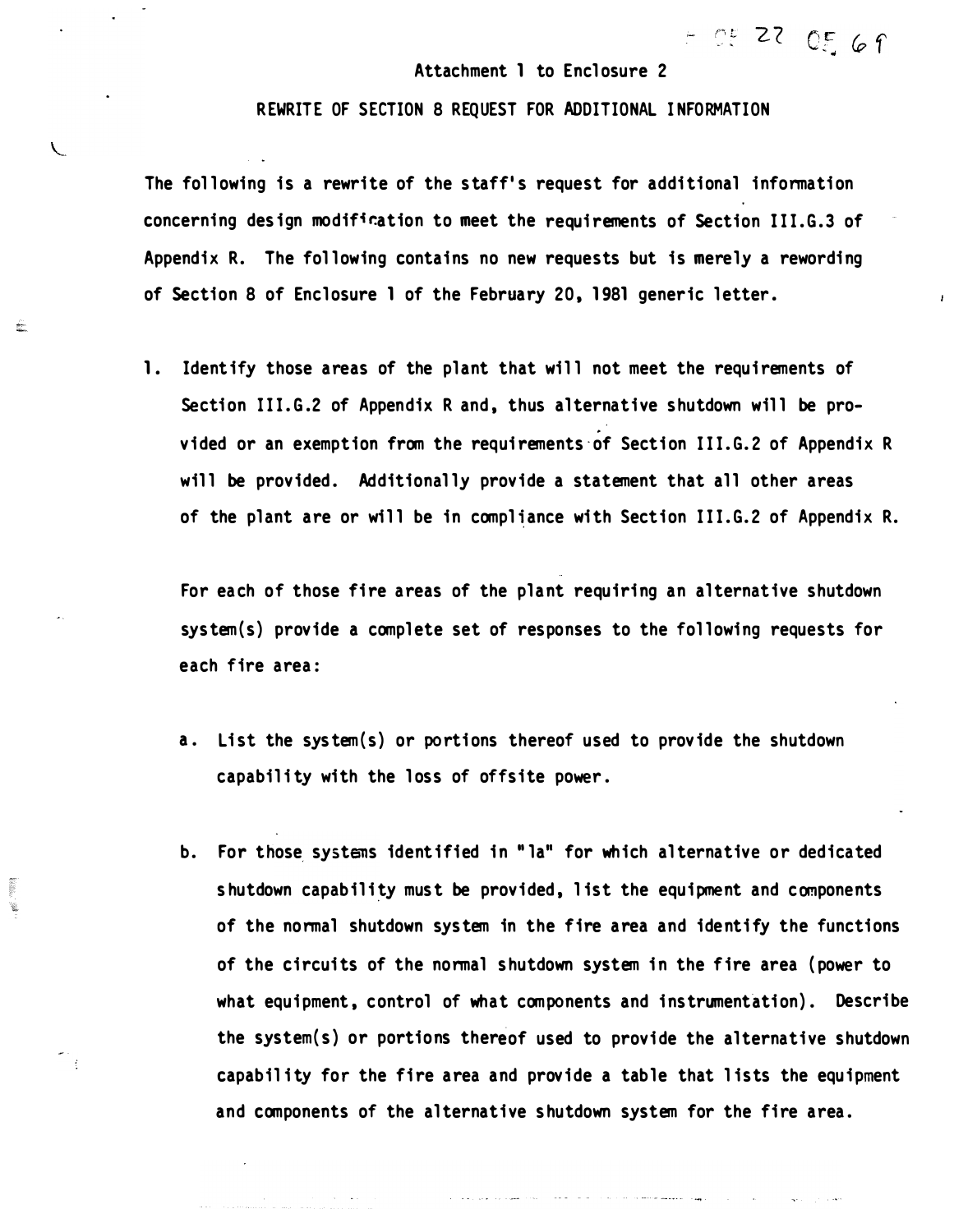-2-

For each alternative system identify the function of the new circuits being provided. Identify the location (fire zone) of the alternative shutdown equipment and/or circuits that bypass the fire area and verify that the alternative shutdown equipment and/or circuits are separated from the fire area in accordance with Section III.G.2.

c. Provide drawings of the al ternative shutdown system(s) which highl ight any connections to the normal shutdown systems ( P&IDs for piping and components, elementary wiring diagrams of electrical cabling). Show the electrical location of all breakers for power cables, and isolation devices for control and instrumentation circuits for the alternative shutdown systems for the fire area.

 $\mathbf{r}$ 

į.

 $\setminus$ .

É.

d. Verify that changes to safety systems will not degrade safety systems; (e.g., new isolation switches and control switches should meet design criteria and standards in the FSAR for electrical equipment in the system mounted in should also meet the same criteria (FSAR) as other safety related cabinets and panels; to avoid inadvertent isolation from the control room, the isolation switches should be keylocked or alarmed in the control room if in the "local" or "isolated" position; periodic checks should be made to verify that the switch is in the proper position for normal operation; and a single transfer switch or other new device should not be a source of a failure wh ich causes loss of redundant safety systems).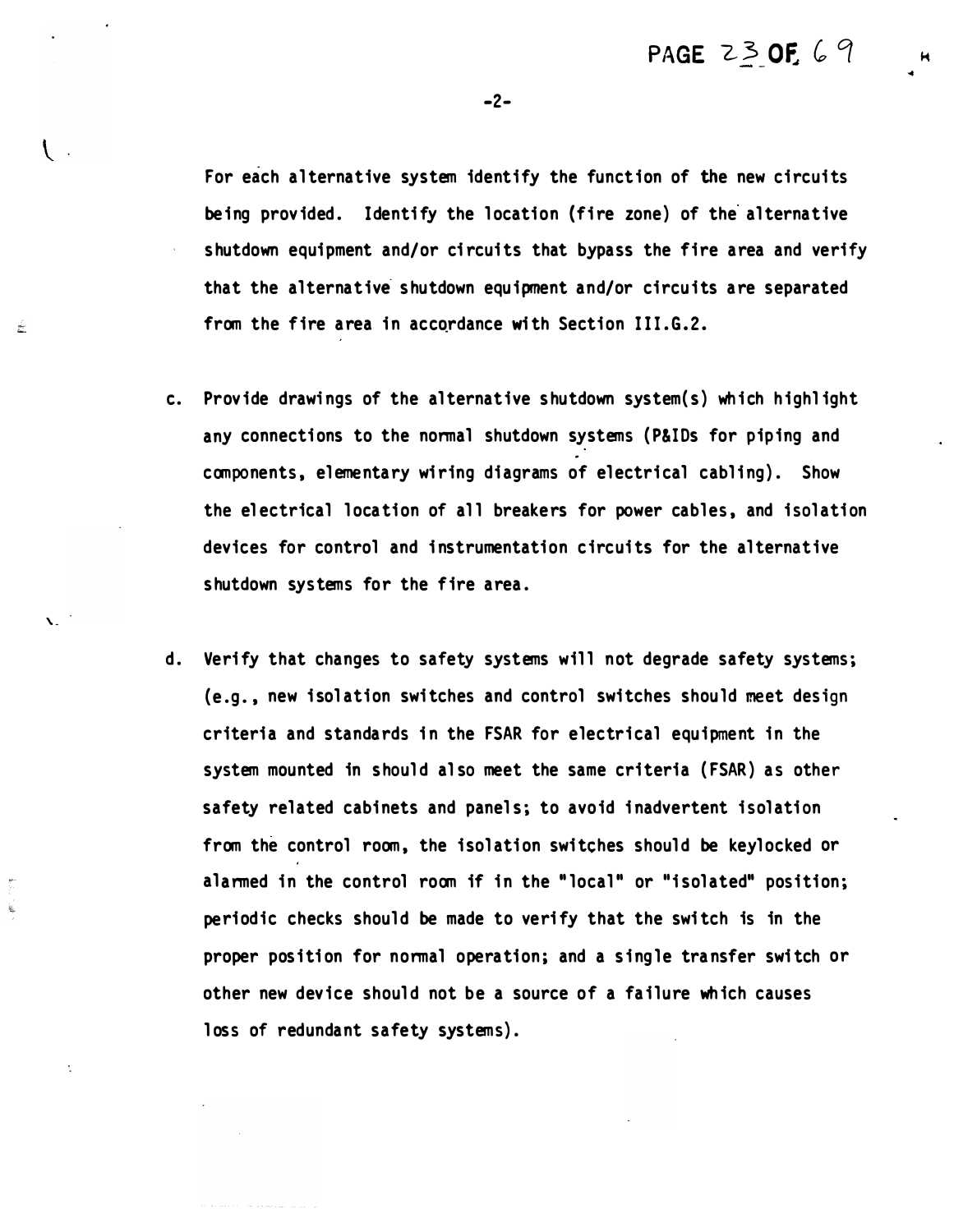- e. Verify that licensee procedures have been or will be developed which describe the tasks to be performed to effect the shutdown method. Provide a summary of these procedures outlining operator actions.
- f. Verify that the manpower requi red to perform the shutdown funct ions using the procedures of e. as well as to provide fire brigade members to fight the fire is available as required by the fire brigade technical specifications.
- g. Provide a commitment to pe rform adequate acceptance tests of the alternative shutdown capability. These tests should verify that: equipment operates from the local control station when the transfer or isolation switch is placed in the "local" position and that the equipment cannot be operated from the control room; and that equipment operates from the control room but cannot be operated at the local control station when the transfer i solation swi tch is in the "remote" position.
- h. Provide Technical Specifications of the surveillance requirements and limiting conditions for operation for that equipment not already covered by existing Technical Specifications. For example, if new isolation and control switches are added to a shutdown system, the existing Technical Specification surveillance requirements should be supplemented to verify system/equipment functions from the alterndte shutdown station at tes ting intervals consistent with the guidelines of Regulatory Guide 1.22 and IEEE 338. Credit may be taken for other existing tests using group overlap test concepts.

-3-

 $\mathbf{I}$ 

¥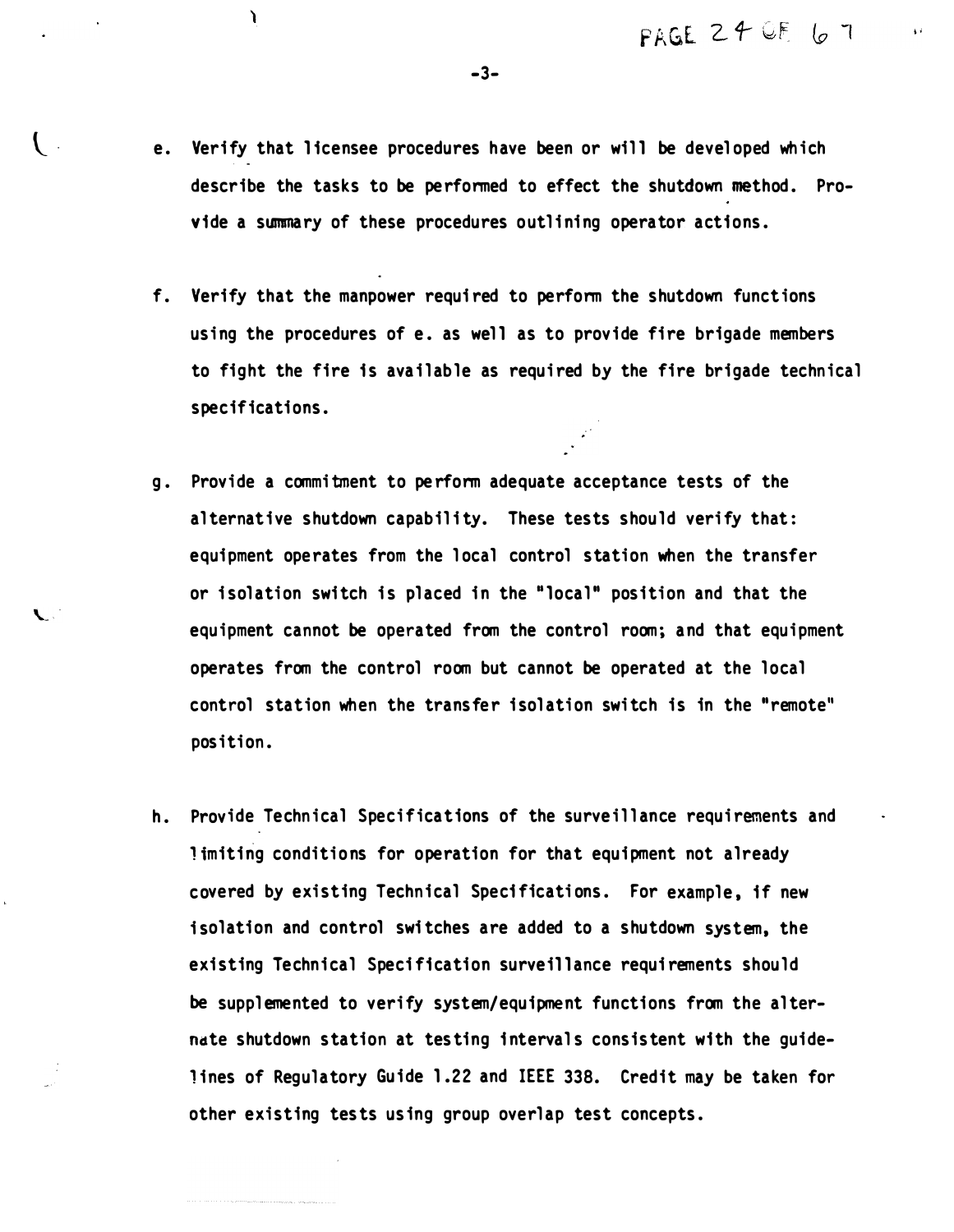- i. For new equipment comprising the alternative shutdown capability, verify that the systems available are adequate to perform the necessary shutdown function. The functions required should be based on previous analyses, if possible (e.g., in the FSAR), such as a loss of normal ac power or shutdown on Group 1 isolation (BWR). The equipment required for the alternative capability should be the same or equivalent to that relied on in the above anlaysis.
- j. Verify that repair procedures for cold shutdown systems are developed and material for repairs is maintained on site. Provide a summary of these procedures and a list of the material needed for repairs.

•

المصادر والرائد والمرابىء والمتعاقبات للمحا

 $\mathcal{L}$ 

÷

ï.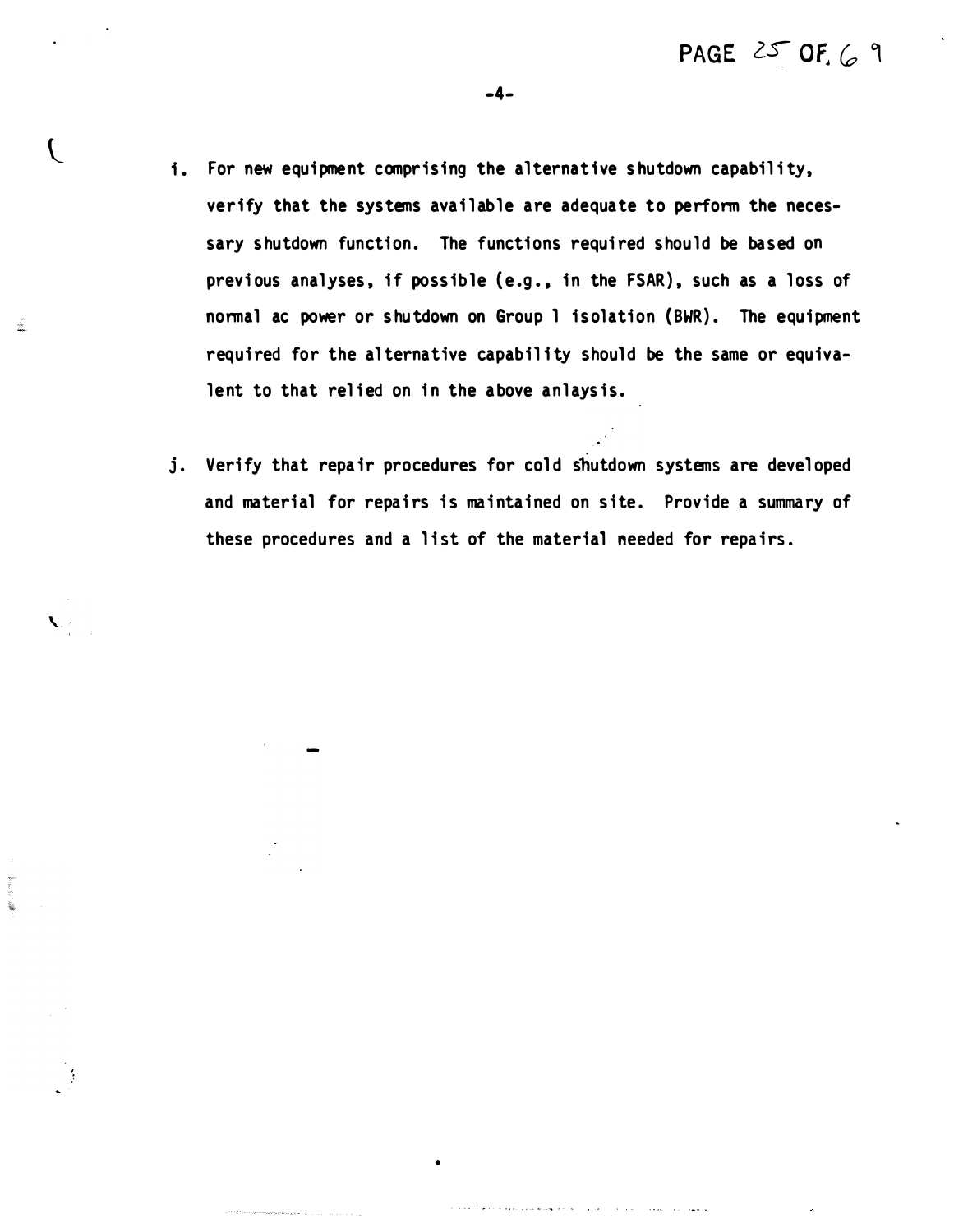PAGE  $26.4$ Attachment 2 to Enclosure 2

#### SAFE SHUTDOWN CAPABILITY

 $\bigcap$ 

Ë.

The following discusses the requirements for protecting redundant and/or al ternative equipment needed for safe shutdown in the event of a fire. The requirements of Appendix R address hot shutdown equipment which must be free of fire damage. The following requirements also apply to cold shutdown equi pment if the l icensee el ects to demonstrate that the equipment is to be free of fire damage. Appendix R does allow repairable damage to cold shutdown equi pment.

Using the requirements of Section III.G. and III.L of Appendix R, the capability to achieve hot shutdown must exist given a fire in any area of the plant in conjunction with a loss of offsite power for 72 hours. Section III.G \. . of Appendix R provi des four methods for ensuring that the hot shutdown capabil ity is protected from fires. The first three options as defined in Section III.G.2 provides methods for protection from fires of equipment needed for hot shutdown:

- 1. Redundant systems including cables, equipment, and associated circuits may be separated by a three-hour fire rated barrier; or,
- 2. Redundance systems including cables, equipment and associated circuits may be separated by a horizontal distance of more than 20 feet with no intervening combustibles. In addition, fire detection and an automatic fire suppression system are required; or,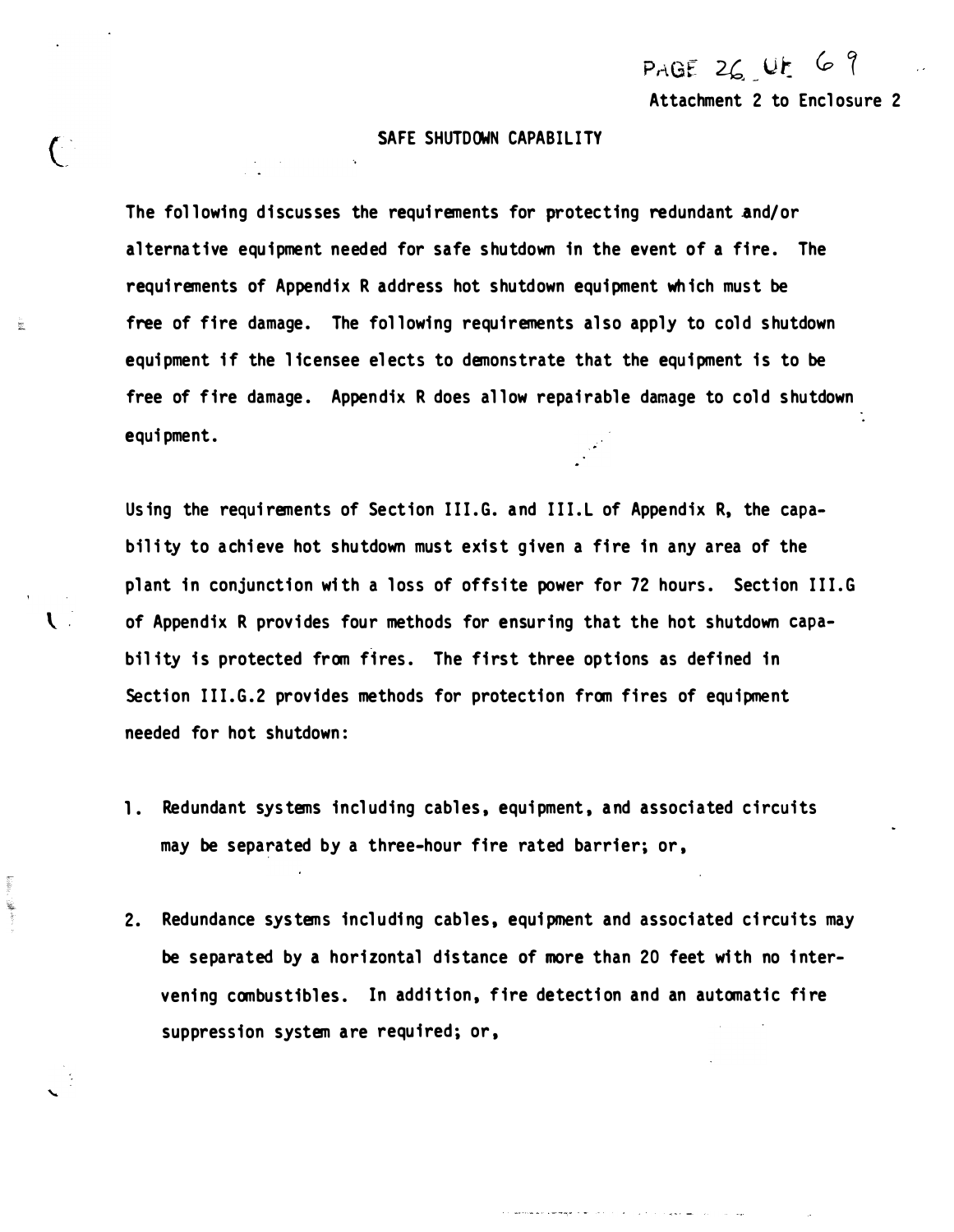3. Redundant systems including cables, equipment and associated circuits may be enclosed by a one-hour fire rated barrier. In addition, fire detectors and an automatic fire suppression system are required.

 $-2-$ 

The last option as defined by Section III.G.3 provides an alternative shutdown capability to the redundant trains damaged by a fire.

4. Alternative shutdown equipment must be independent of the cables, equipment and associated circuits of the redundant systems damaged by the fire.

#### Associated Circui ts of Concern

 $\mathbf{C}$ 

The following discussion provides; A) a definition of associated circuits for � · Appendix R consi deration, B) the guidel ines for protecting the safe shutdown capability from the fire-induced failures of associated circuits and C) the information required by the staff to review associated circuits. The defini tion of associated circui ts has not changed from the February 20, 1981 generic letter; but is merely clarified. It is important to note that our interest is only with those circuit (cables) whose fire-induced failure could effect shutdown. The quidelines for protecting the safe shutdown capability from the fire-induced failures of associated circuits are not requirements. These guidelines should be used only as guidance when needed. These guidelines do not limit the alternatives available to the licensee for protecting the shutdown capability. All proposed methods for protection of the shutdown capability from fire-induced failures will be evaluated by the staff for acceptability.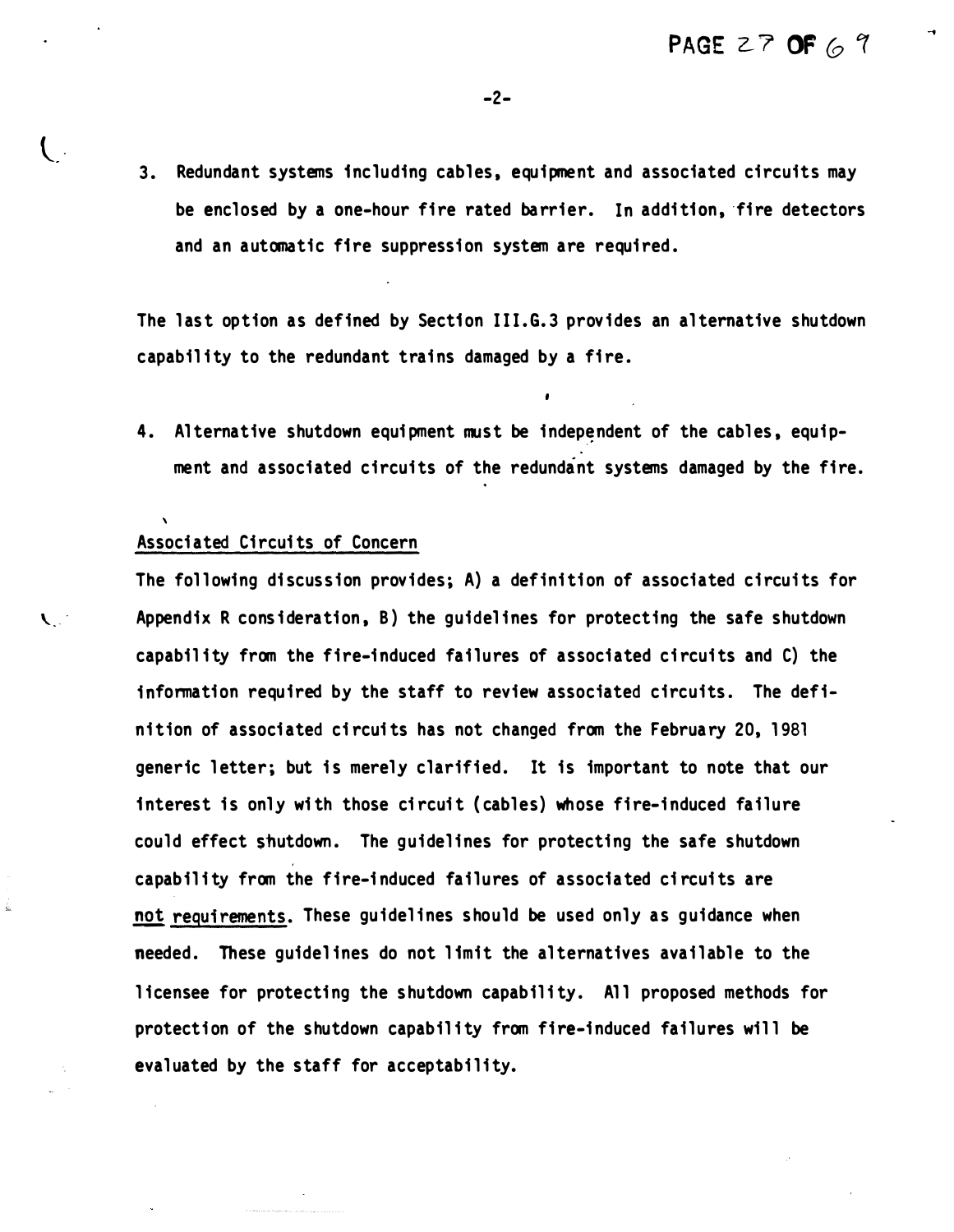A. Our concern is that circuits within the fire area will receive fire damage which can affect shutdown capability and thereby prevent post-fire safe shutdown. Associated Circuits\* of Concern are defined as those cables (safety related, non-safety related, Class IE, and non-Class IE) that:

-3-

- 1. Have a physical separation less than that required by Section III.G.2 of Appendix R, and;
- 2. Have one of the following:

 $\frac{1}{2}$ 

- a. a common power source wi th the shutdown equipment ( redundant or alternative) and the power source is not electrically protected from the circuit of concern by coordinated breakers, fuses, or similar devices ( see diagram 2a) , or
- b. a connection to circuits of equipment whose spurious operation would adversely affect the shutdown capability (e.g., RHR/RCS isolation vavles, ADS valves, PORVs, steam generator atmospheric dump valves, i nstrumentation, steam bypass, etc.) ( see diagram 2b) , or
- c. a common enclosure (e.g., raceway, panel, junction) with the shutdown cables (redundant and alternative) and,

 $*$ The definition for associated circuits is not exactly the same as the definition presented in IEEE-384-1977.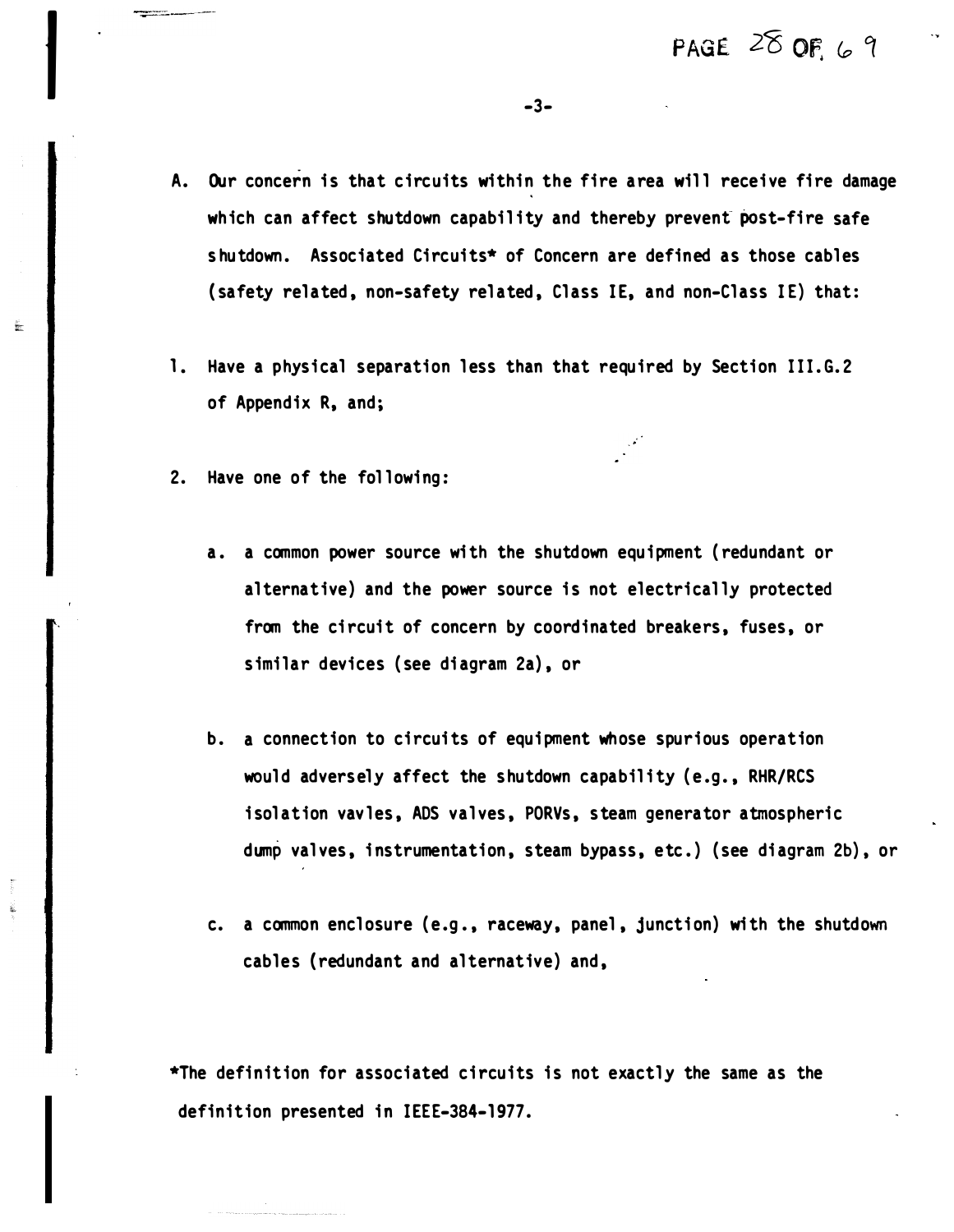$\left( \begin{array}{c} \cdot & \cdot \end{array} \right)$ 

 $\mathcal{L}$ 

- (1) are not electrically protected by circuit breakers, fuses or s imilar devices, or
- (2) will allow propagation of the fire into the common enclosure, (see diagram 2c) .
- B. The following guidelines are for protecting the shutdown capability from fire-induced failures of circuits (cables) in the fire area. The guidance provided below for interrupting devices applies only to new devices installed to provide electrical isolation of associated circuits of concern, or as part of the alternative or dedicated shutdown system. The shutdown capability may be protected from the adverse effect of damage to associated circuits of concern by the following methods:
	- 1. Provide protection between the associated circuits of concern and the shutdown circuits as per Section III.G.2 of Appendix R, or
	- 2. a. For a common power source case of associated circuit:

Provide load fuse/breaker (interrupting devices) to feeder fuse/breaker coordination to prevent loss of the redundant or al ternative shutdown power source. To ensure that the following coordination criteria are met the following should apply: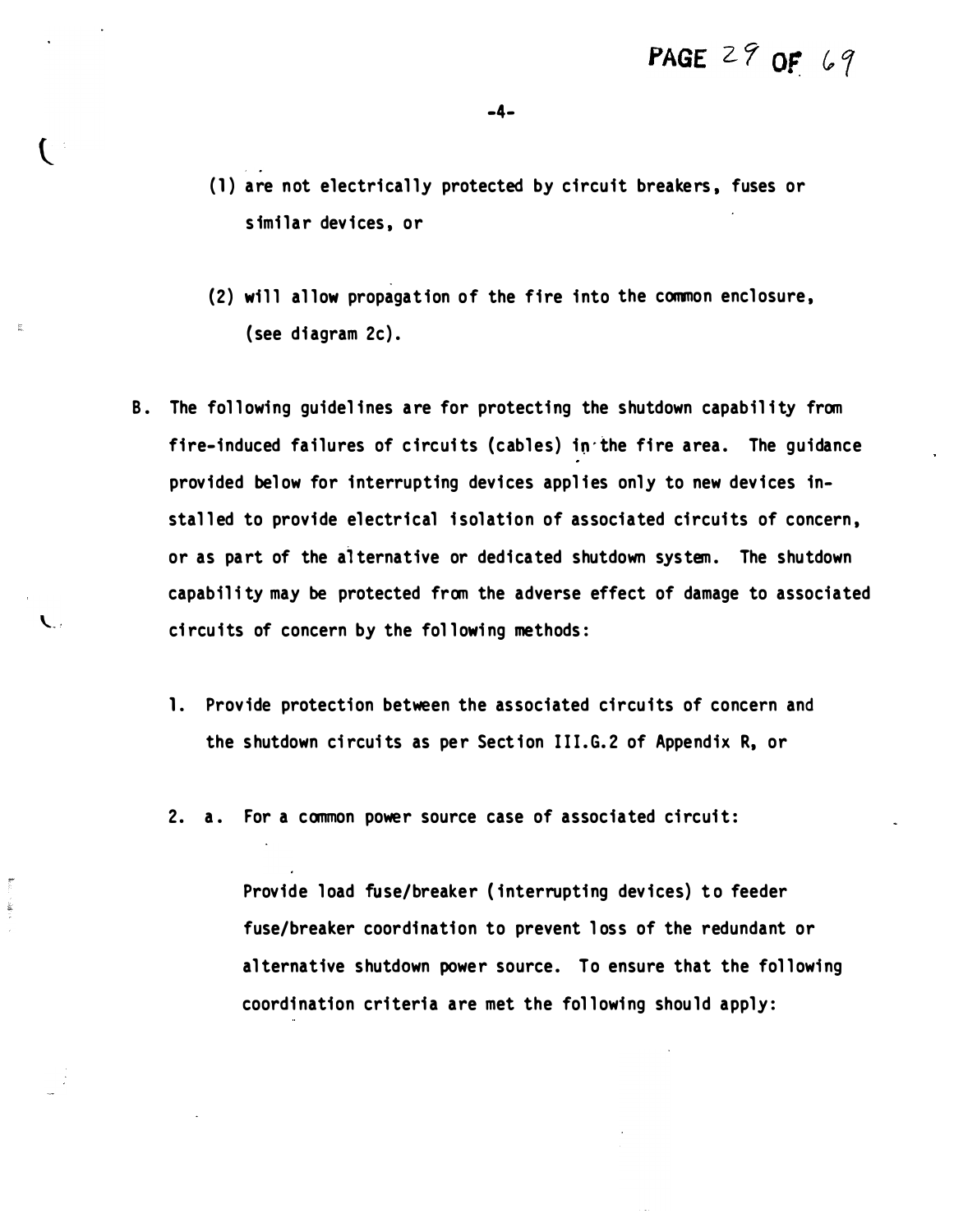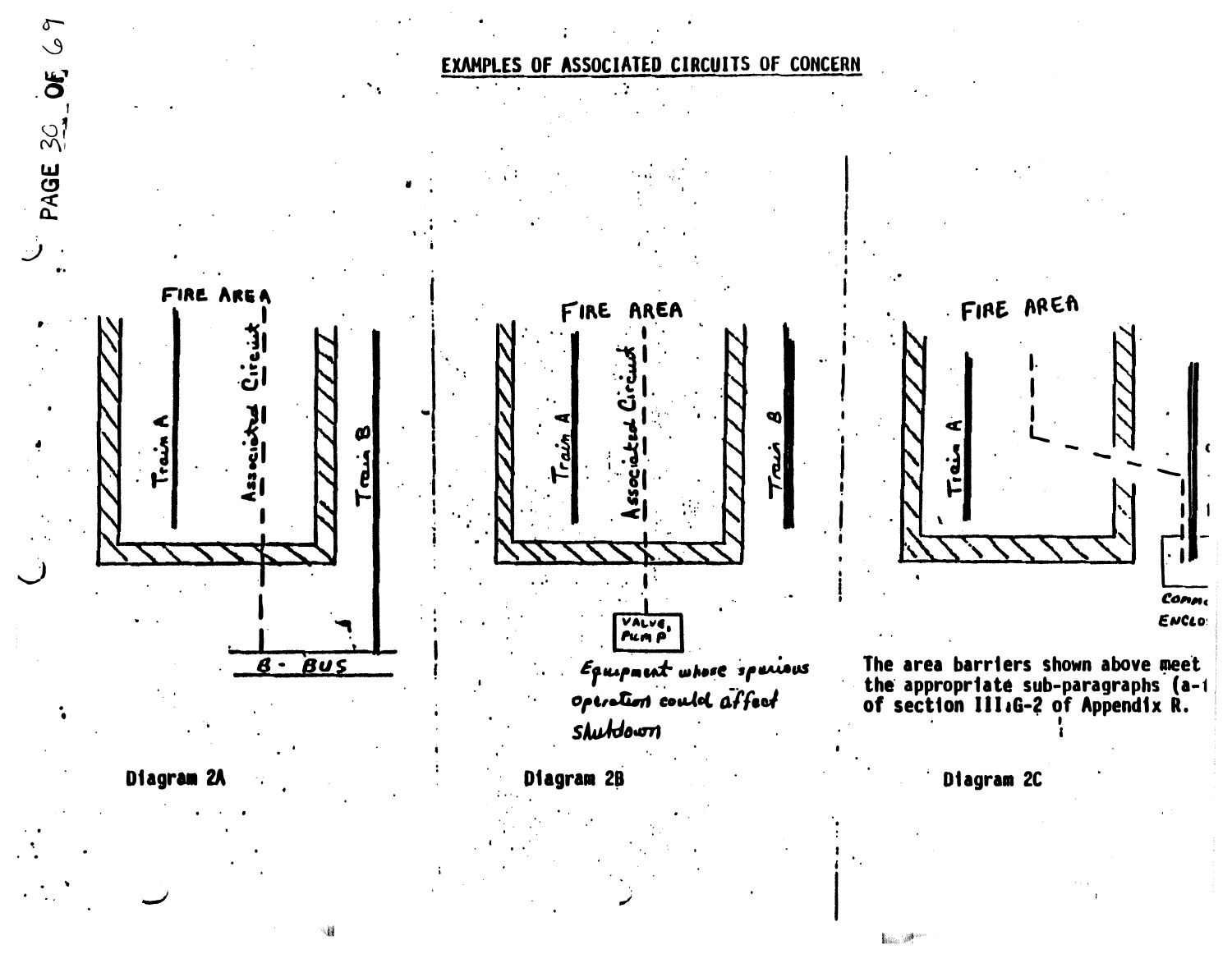PAGE 311 OF 69

(1) The associated circuit of concern interrupting devices (breakers or fuses) time-overcurrent trip characteristic for all circuits faults should cause the interrupting device to interrupt the fault current prior to initiation of a trip of any upstream interrupting device which will cause a loss of the common power source,

ŕ.

 $\tilde{\mathbf{x}}$ 

(2) The power source shall supply the necessary fault current for sufficient time to ensure the proper coordination without loss of function of the shutdown loads.

The acceptability of a particular interrupting device is considered demonstrated if the following criteria are met:

- (i) The interrupting device design shall be factory tested to verify overcurrent protection as designed in accordance with the applicable UL, ANSI, or NEMA standards.
- (ii) For low and medium voltage switchgear (480 V and above) circuit breaker/protective relay periodic testing shall demonstrate that the overall coordination scheme remains within the limits specified in the design criteria. This testing may be performed as a series of overlapping tests.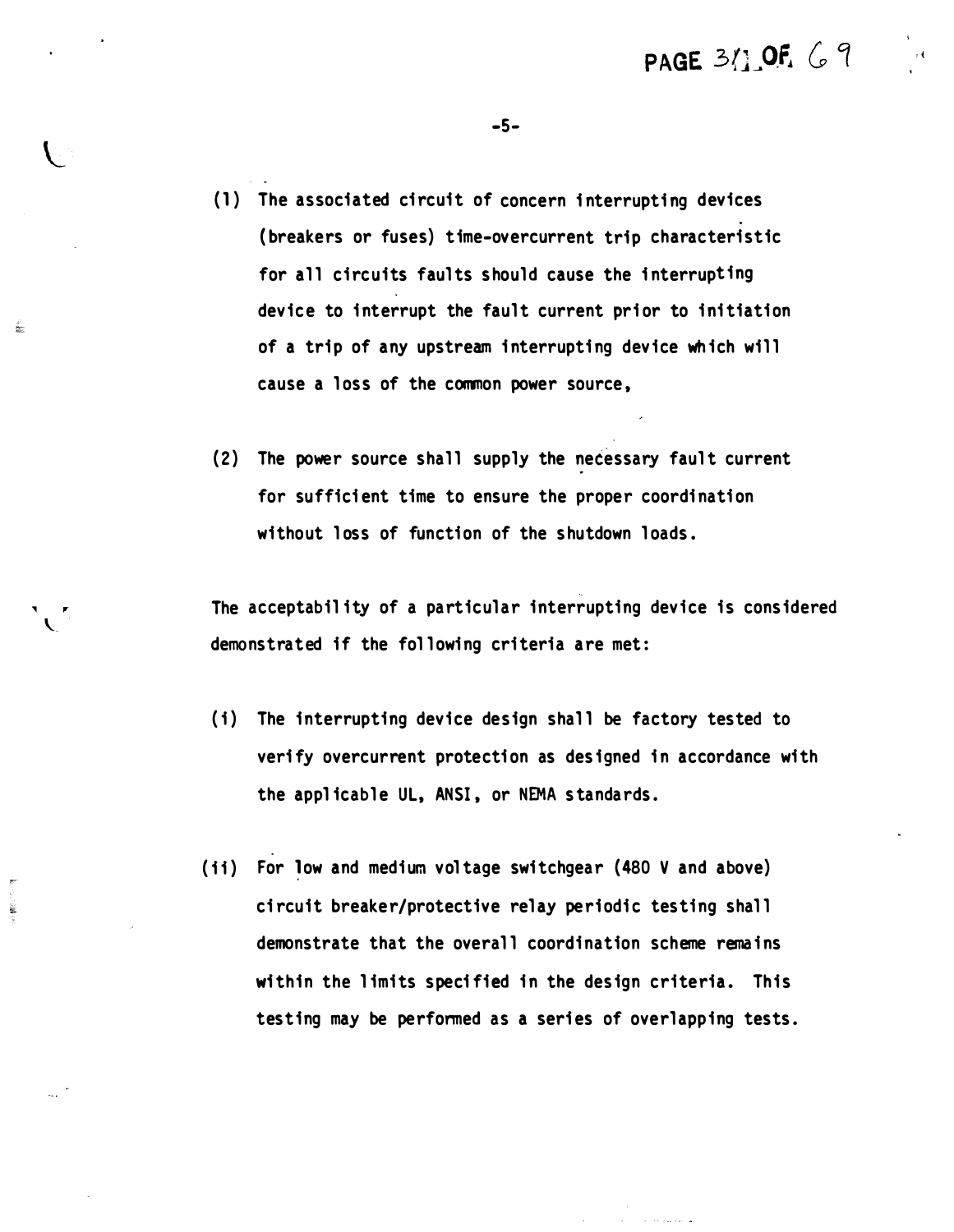- (iii) Molded case circuit breakers shall periodically be manually exercised and inspected to insure ease of operation. On a rotating refueling outage basis a sample of these breakers shall be tested to determine that breaker drift is within that allowed by the design criteria. Breakers should be tested in accordance with an accepted QC testing methodology such as MIL STD 10 5 D.
- (iv) Fuses when used as interrupting devices do not require periodic testing, due to their stability, lack of drift, and high reliability. Administrative controls must insure that replacement fuses with ratings other than those selected for proper coordinating are not accidentally used.
- b. For circuits of equipment and/or components whose spurious operation would affect the capability to safely shutdown:
	- (1) provide a means to isolate the equipment and/or components from. the fire area prior to the fire (i.e., remove power cables, open circuit breakers); or
	- (2) provide electrical isolation that prevents spurious operation. Potential is olation devices include breakers, fuses, amplifiers, control switches, current XFRS, fiber optic couplers, relays and transducers; or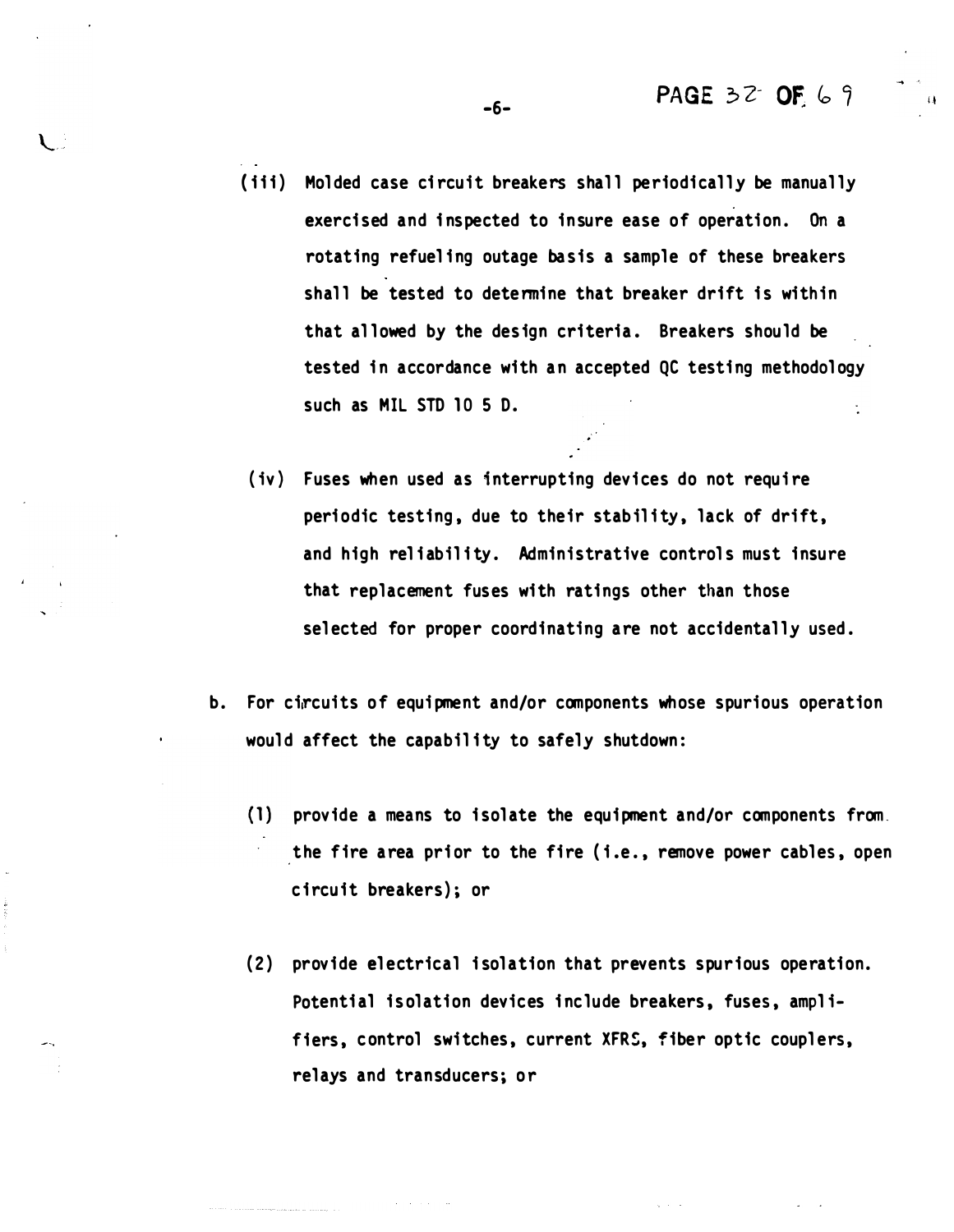- (3) provide a means to detect spurious operations and then procedures to defeat the maloperation of equipment (i.e., closure of the block valve if PORV spuriously operates, opening of the breakers to remove spurious operation of safety injection};
- c. For common enclosure cases of associated circui ts:

, `

÷.

- (1} provide appropriate measures to prevent propagation of the fire; and
- (2) provide electrical protection (i.e., breakers, fuses or s imilar devices)
- C. We recognize that there are different approaches which may be used to reach the same objective of determining the interaction of associated circuits with shutdown systems. One approach is to start with the fire area, identify what is in the fire area, and determine the interaction between what is in the fire area and the shutdown systems which are outside the fire area. We have entitled this approach, "The Fire Area Approach." A second approach which we have named "The Systems Approach" would be to define the s hutdown systems around a fire area and then determine those circuits that are located in the fire area that are associated with the shutdown system. We have prepared two sets of requests for information. one for each approach. The l icensee may choose to respond to ei ther set of requests depending on the approach selected by the licensee.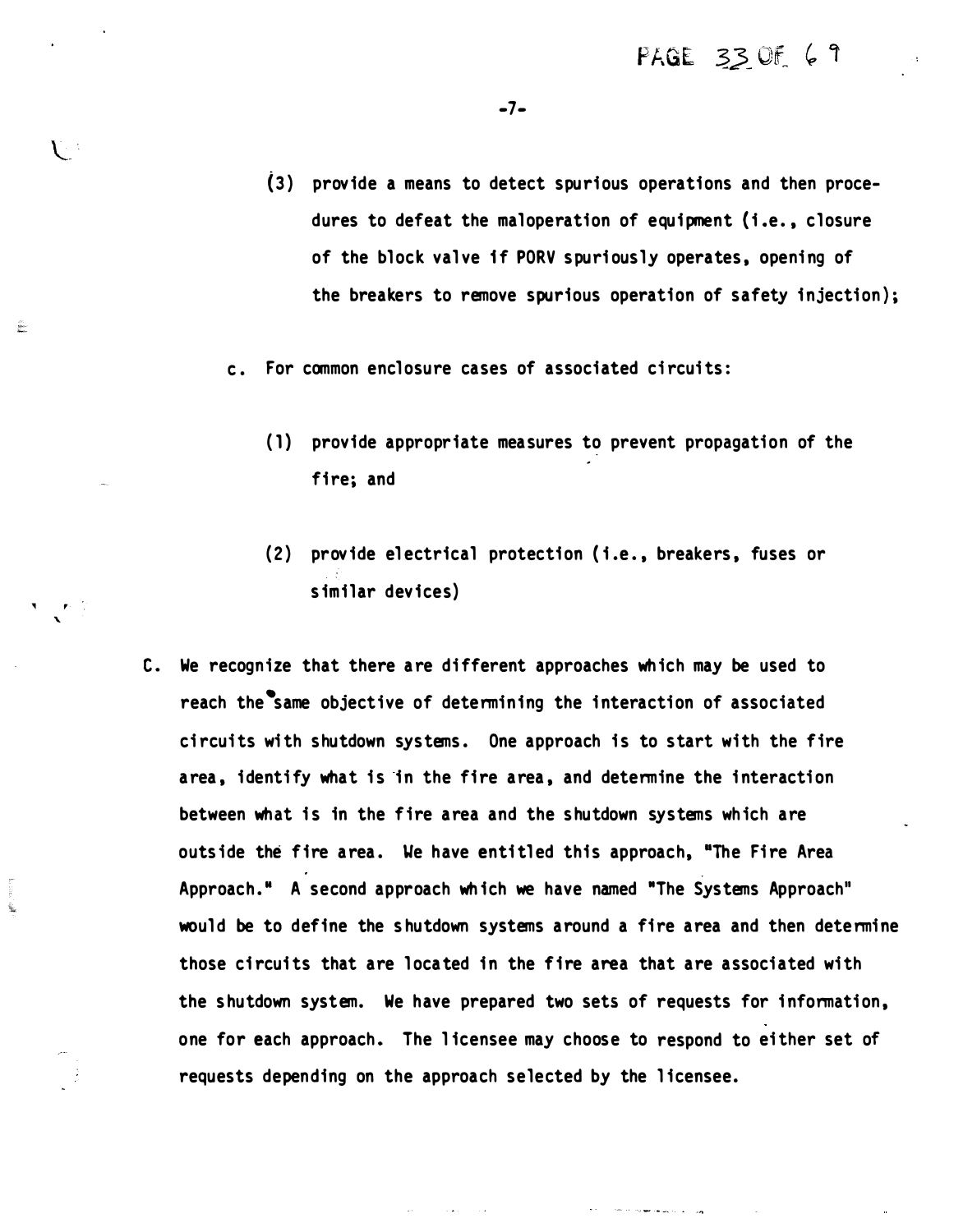#### FIRE AREA APPROACH

 $\overline{\phantom{0}}$ 

X. Ń.  $\mathcal{L}$ 

£

- 1. For each fire area where an alternative or dedicated shutdown method, in accordance wi th Section lll. G.3 of Appendix R is provided, the following information is required to demonstrate that associated circuits will not prevent operation or cause maloperation of the al ternative or dedicated shutdown method:
	- a. Provide a table that lists all the power cables in the fire area that connect to the same power supply of the al ternative or dedicated shutdown method and the function of each power cable listed (i.e., power for RHR pump).
	- b. Provide a table that lists all the cables in the fire area that were considered for possible spurious operation which would adversely affect shutdown and the function of each cable listed.
	- c. Provide a table that lists all the cables in the fire area that share a common enclosure with circuits of the alternative or dedicated shutdown systems and the function of each cable listed.
	- d. Show that fire-induced failures ( hot shorts, open circuits or shorts to ground) of each of the cables listes in a, b, and c will not prevent operation or cause malcperation of the alternative or dedicated shutdown method.

-8-

. I

MAGE 34.0F. 6 9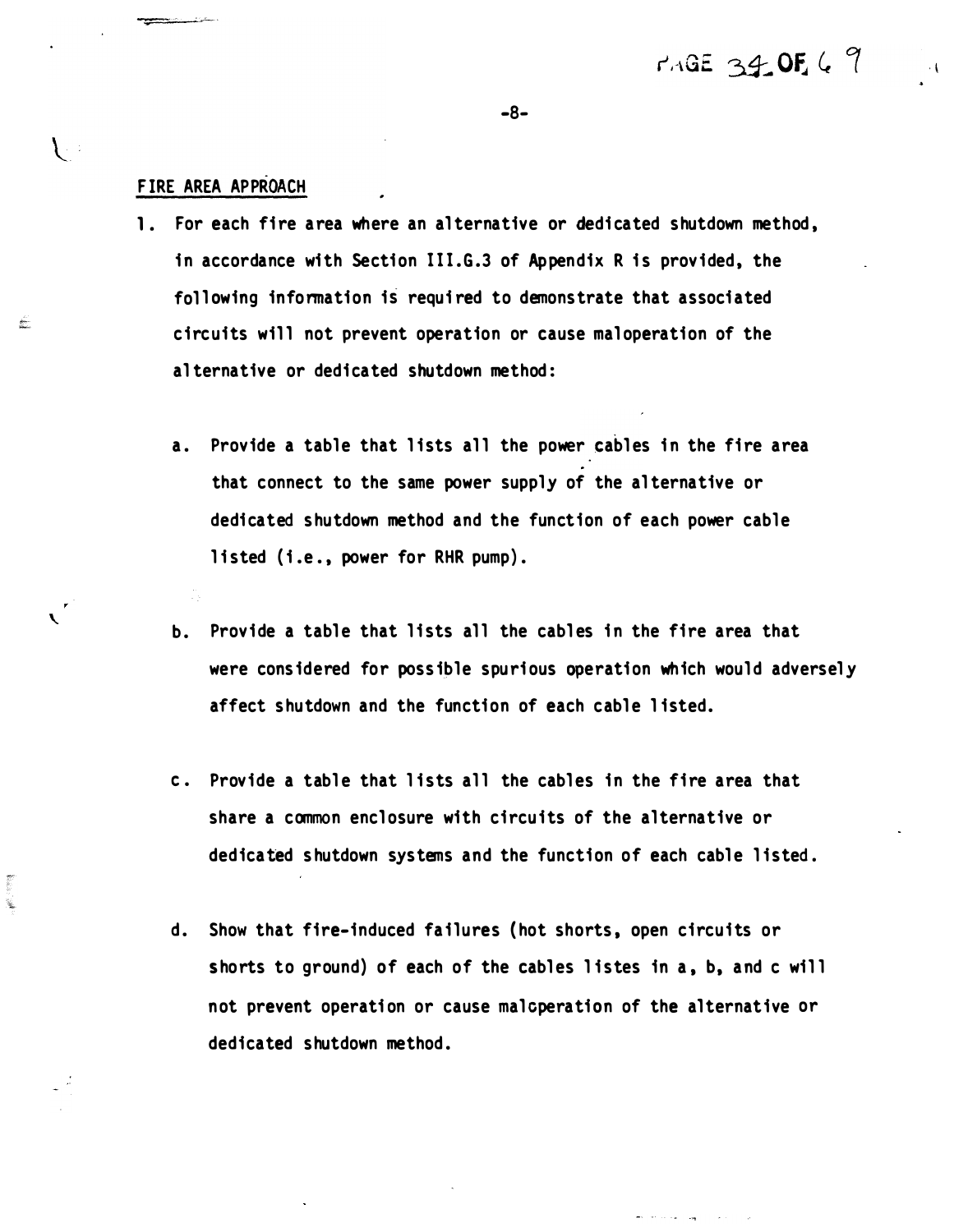e. For each cable listed in a, b, and c where new electrical isolation has been provided or modification to existing electrical isolation has been made, provide detailed electrical schematic drawings that show how each cable is isolated from the fire area.

#### SYSTEMS APPROACH

 $\mathbf{C}$ 

É

Ý,

- 1. For each area where an alternative or dedicated shutdown method, in accordance with Section III.G.3 of Appendix R is provided, the following information is required to demonstrate that associated circuits will not prevent operation or cause maloperation of the al ternative or dedicated shutdown method:
	- a. Describe the methodology used to assess the potential of associated ci rcuit adversel y affecting the al ternative or dedi cated shutdown. The description of the methodology should include the methods used to identify the circuits which share a common power supply or a common enclosure with the alternative or dedicated shutdown system and the circuits whose spurious operation would affect shutdown. Additionally, the description should include the methods used to identify if these circui ts are associated circui ts of concern due to their location in the fire area.
	- b. Provide a table that lists all associated circuits of concern located in the fire area.

-9-

� ·• I

PAGE 351,05, 6 9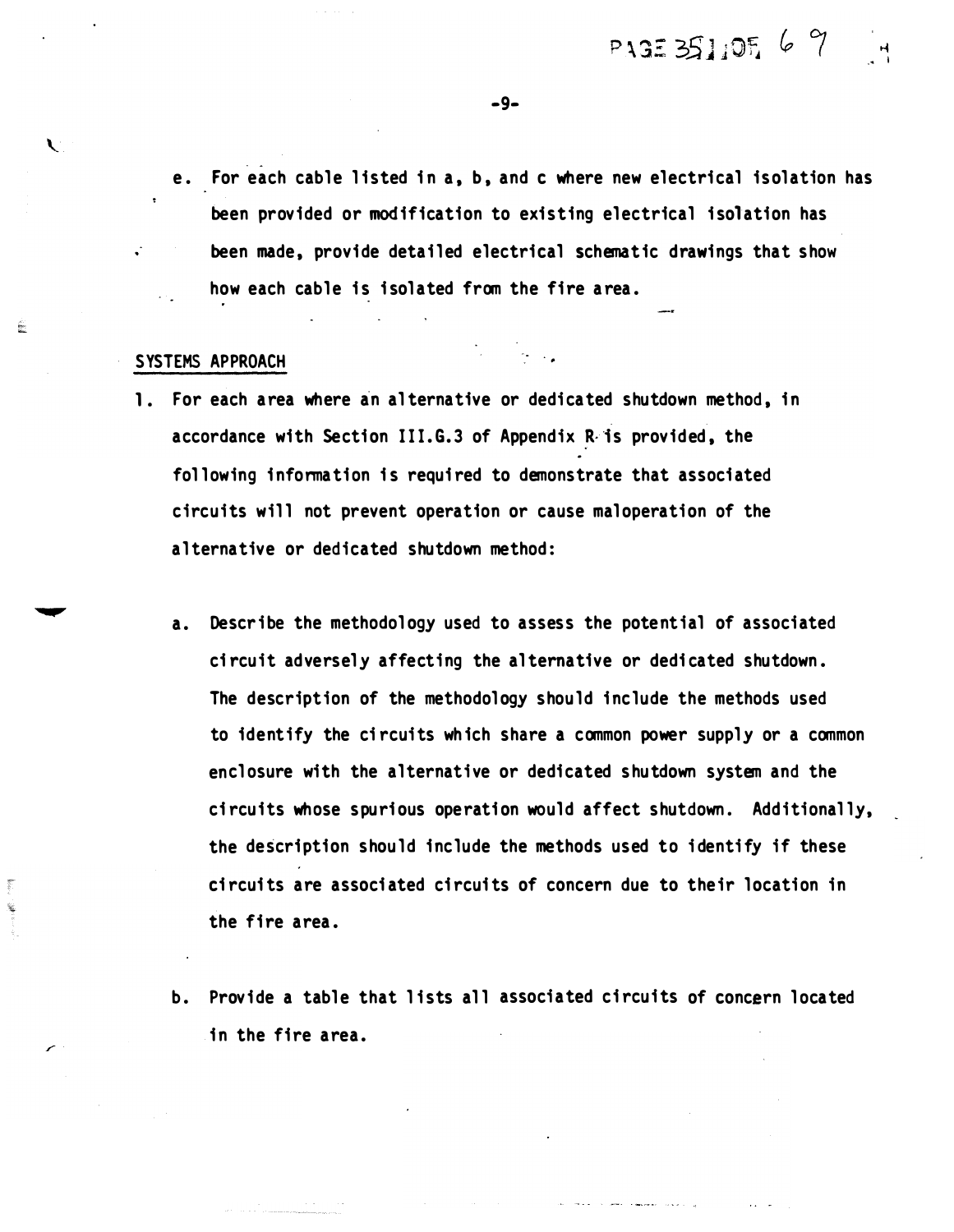- c. Show that fire-induced failures (hot shorts, open circuits or shorts to ground) of each of the cables listed in b will not prevent operation or cause maloperation of the al ternative or dedicated shutdown method.
- d. For each cable listed in b where new electrical isolation has been provided, provide detailed electrical schematic drawings that show how each cable is isolated from the fire area.
- e. Provide a location at the site or other offices where all the tables and drawings generated by this methodology approach for the associated circuits review may be audited to verify the information provided above.

#### HIGH-LOW PRESSURE INTERFACE

 $\mathbf{V}$ 

aller.<br>Aller

For either approach chosen the following concern dealing with high-low pressure interface should be addressed.

2. The residual heat removal system is generally a low pressure system that interfaces with the high pressure primary coolant system. To preclude a LOCA through this interface, we require compliance with the recommendations of Branch Technical Position RSB 5-1. Thus, the interface most likely consists of two redundant and independent motor operated valves. These two motor operated valves and their associated cabl es may be subject to a s ingle fire hazard. It is our concern that this single fire cou1� cause the two valves to open resulting in a fire initiated LOCA through the high-low pressure system interface. To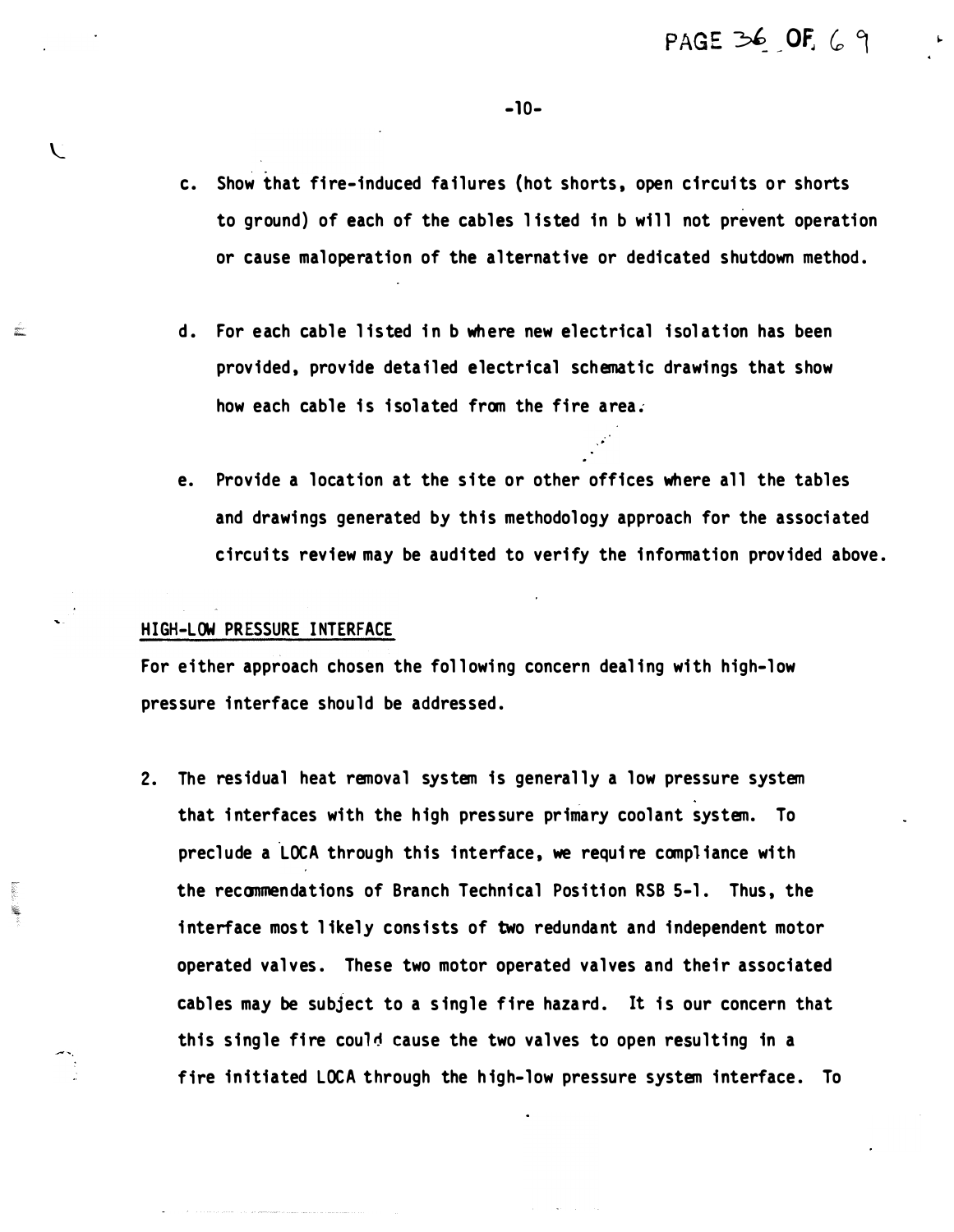$7135370569$ 

أأنوا المتعارف

 $-11-$ 

assure that this interface ad other h igh-low pressure interfaces are adequately protected from the effects of a single fire, we require the following information:

- a. Identify each high-low pressure interface that uses redundant electrically controlled devices (such as two series motor operated valves) to i solate or preclude rupture of any primary coolant.
- b. For each set of redundant valves identified in a., verify the redundant cabling (power and control) have adequate physical separation as required by Section III.G.2 of Appendix R.
- c. For each case where adequate separation is not provided, show that fire induced failures (hot short, open circuits or short to ground) of the cables will not cause maloperation and result in a LOCA.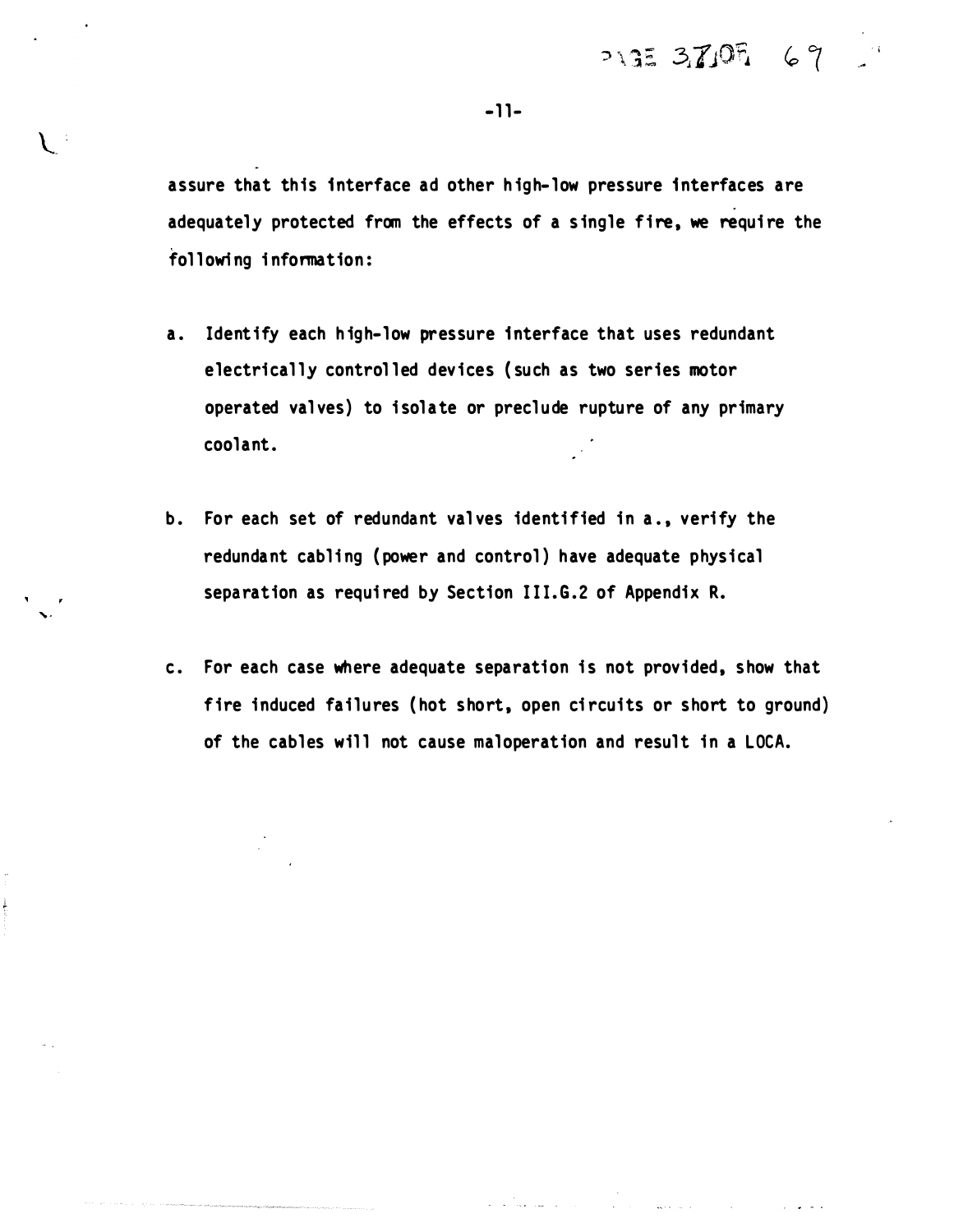## PAGE  $58 - 0$ F 69

#### CRITERIA FOR EVALUATING

#### EXEMPTIONS TO SECTION III G OF APPENDIX R Enclosure 3

#### OF 10 CFR PART 50

Paragraph 50.48 Fire Protection of 10 CFR Part 50 requires that all nuclear power plants licensed prior to January 1, 1979 satisfy the requirements of Section III.G of Appendix R to 10 CFR Part 50. It also requires that alternative fire protection configurations, previously approved by an SER be reexamined for compliance with the requirements of Section III.G. Section III.G is related to fire protection features for ensuring that systems and associated circuits used to achieve and maintain safe shutdown are free of fire damage. Fire protection configurations must either meet the specific requirements of Section III.G or an al ternative fire protection configuration. must be justified by a fire hazard analysis.

The general criteria for acceting an alternative fire protection configurations are the fol lowing:

- <sup>o</sup> The alternative assures that one train of equipment necessary to achieve hot shutdown from ei ther the control room or eme rgency control stations is free of fire damage. ·
- <sup>o</sup> The alternative assures that fire damage to at least one train of equipment necessary to achieve cold shutdown is l imited such that it can be  $\mathcal{R}$  repaired within a reasonable time (minor repairs with components stored on-site) .
	- ° Fire retardant coatings are not used as fire barriers.

 $\frac{1}{\hbar^2}$ 

- <sup>o</sup> Modifications required to meet Section III.G would not enhance fire protection safety above that provided by either existing or proposed al ternat ives.
- <sup>o</sup> Modifications required to meet Section III.G would be detrimental to overall facility safety.

Because of the broad spectrum of potential configurations for which exemptions may be requested, specific criteria that account for all of the parameters that are important to fire protection and consistent with safety requirements of all plant-unique configurations have not been developed. However, our evaluations of deviations from these requirements in our previous reviews and in the requests for III.G exemptions received to date have identified some recurring configurations for which specific criteria have been developed.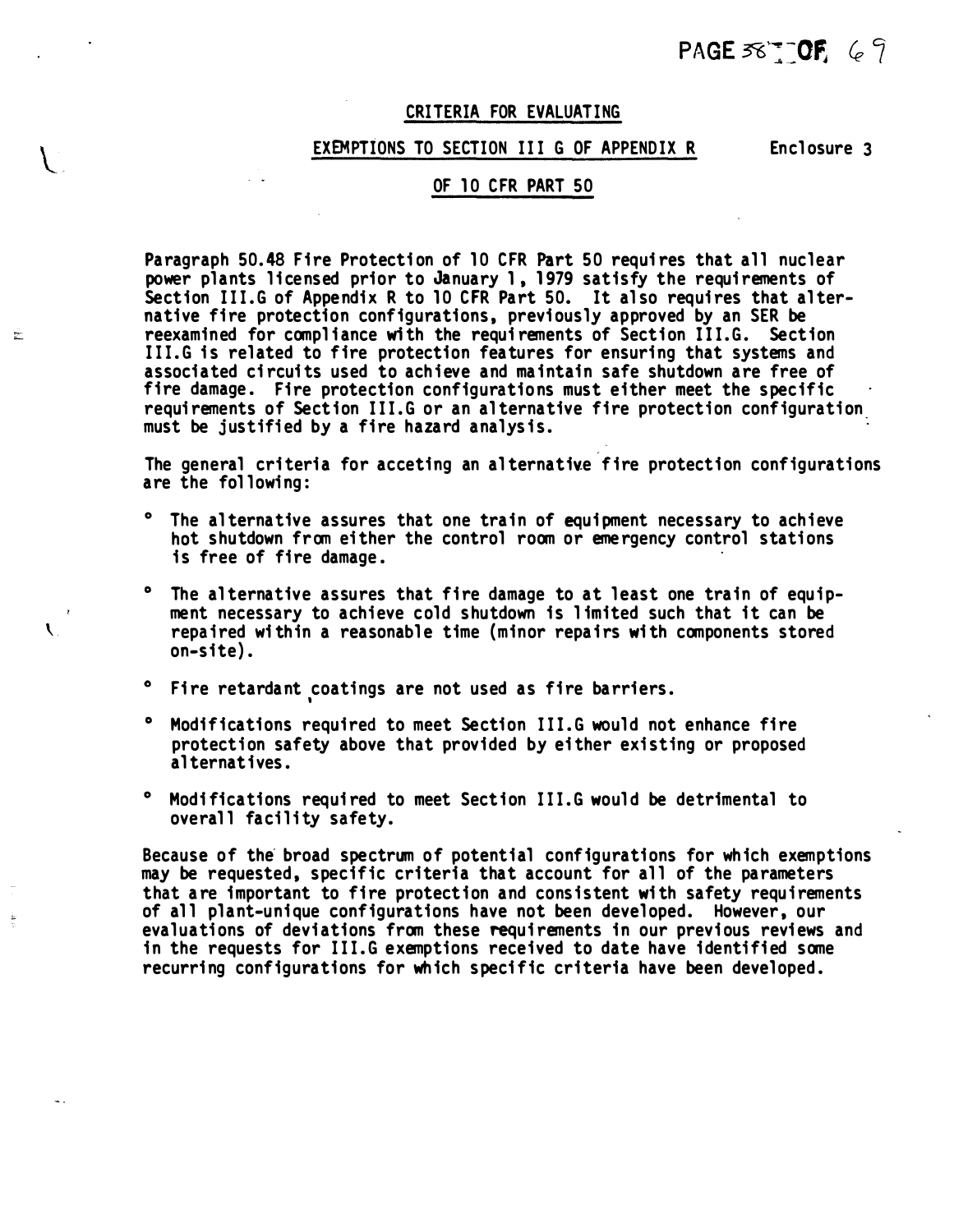PAGE 39 OF 69

Section III.G.2 accepts three methods of fire protection. A passive 3-hour fire barrier should be used where possible. Where a fixed barrier cannot be installed, an automatic suppression system in combination with a fire barrier or a separation distance free of combustibles is used if the configurations of systems to be protected and in-situ combustibles are such that there is reasonable assurance that the protected systems will survive. If this latter condition is not met, alternative shutdown capability is required and a fixed suppression system installed in the fire area of concern, if it contains a large concentration of cables. It is essential to remember that these al ternative requi rements are not deemed to be equivalent. However, they provide adequate protection for those configurations in which they are accepted.

When the fire protection features of each fire area are evaluated, the whole system of such features must be kept in perspective. The defense-in-depth principle of fire protection program is aimed at achieving an adequate balance between the different features. Strengthening any one can compensate in some measure for weaknesses, known or unknown in others. The adequacy of fire protection for any particular plant safety system or area is determined by analysis of the effects of postula ted fire relative to maintaining the ability to safely shutdown the plant and minimize radioactive releases to the environment in the event of a fire. During these evaluations it is necessary to consider the two-edged nature of fire protection features recognized in General Design Criterion 3 namely, fire protection should be provided consistent with other safety considerations.

An evaluation must be made for each fire area for which an exemption is requested. During these evaluations, the staff considers the following parameters :

A. Area Description

 $\overline{\phantom{0}}$ 

- walls, floor, and ceiling construction
- ceil ing he ight
- room volume
- ventilation
- congestion
- B. Safe Shutdown Capability
	- number of redundant systems in area
	- whether or not system or equipment is required for hot shutdown
	- type of equipment/cables involved
	- repair time for cold shutdown equipment within this area
	- separation between redundant components and in-situ concentration of combustibles
	- alternative shutdown capability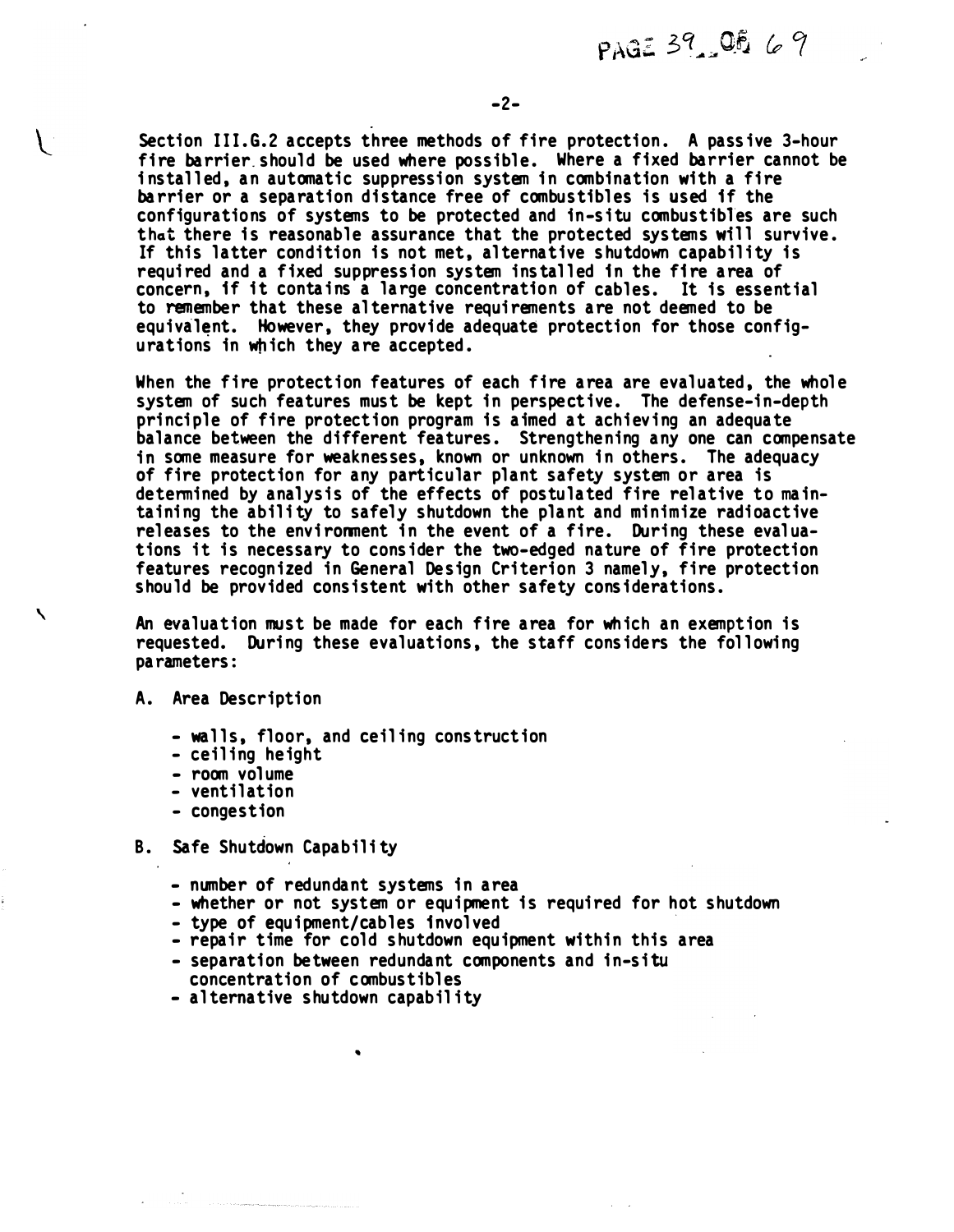- C. Fire Hazard Analysis
	- type and configuration of combustibles in area
	- quantity of combustibles
	- ease of ignition and propagation
	- heat release rate potential
	- .- transient and installed combustibles
	- suppression damage to equipment
	- whether the area is continuously manned
	- traffic through the area
	- $-$  accessibility of the area
- D. Fire Protection Existing or Committed
	- fire detection systems
	- fire extinguishing systems
	- hose station/extinguisher
	- radiant heat shields

A specific description of the fire protection features of the configuration is required to justify the compensating features of the alternative. Low fire loading is not a sufficient basis for granting an exemption in areas where there are cables.

If necessary, a team of experts, including a fire protection engineer, will visit the site to determine the existing circumstances. This visual inspection is also considered in the review process.

The majority of the III.G exemption requests received to date are being denied because they lack specificity. Licensees have not identified the extent of the exemption requested, have not provided a technical basis for the request and/or have not provided a specific description of the alternative. We expect to receive requests for exemption of the following nature:

- 1. Fixed fire barriers less than 3-hour rating.
- 2. Fire barrier without an automatic fire suppression system.
- 3. Less than 20 feet separation of cables with fire propagation retardants (e.g. , coatings, blankets, covered trays) and an automatic suppression system.
- 4. For large open areas with few components to be protected and few in-situ combustibles, no automatic suppression system with separation as in Item 3 above .
- 5. No fixed suppression in the control room.

.. -

 $\mathcal{L}$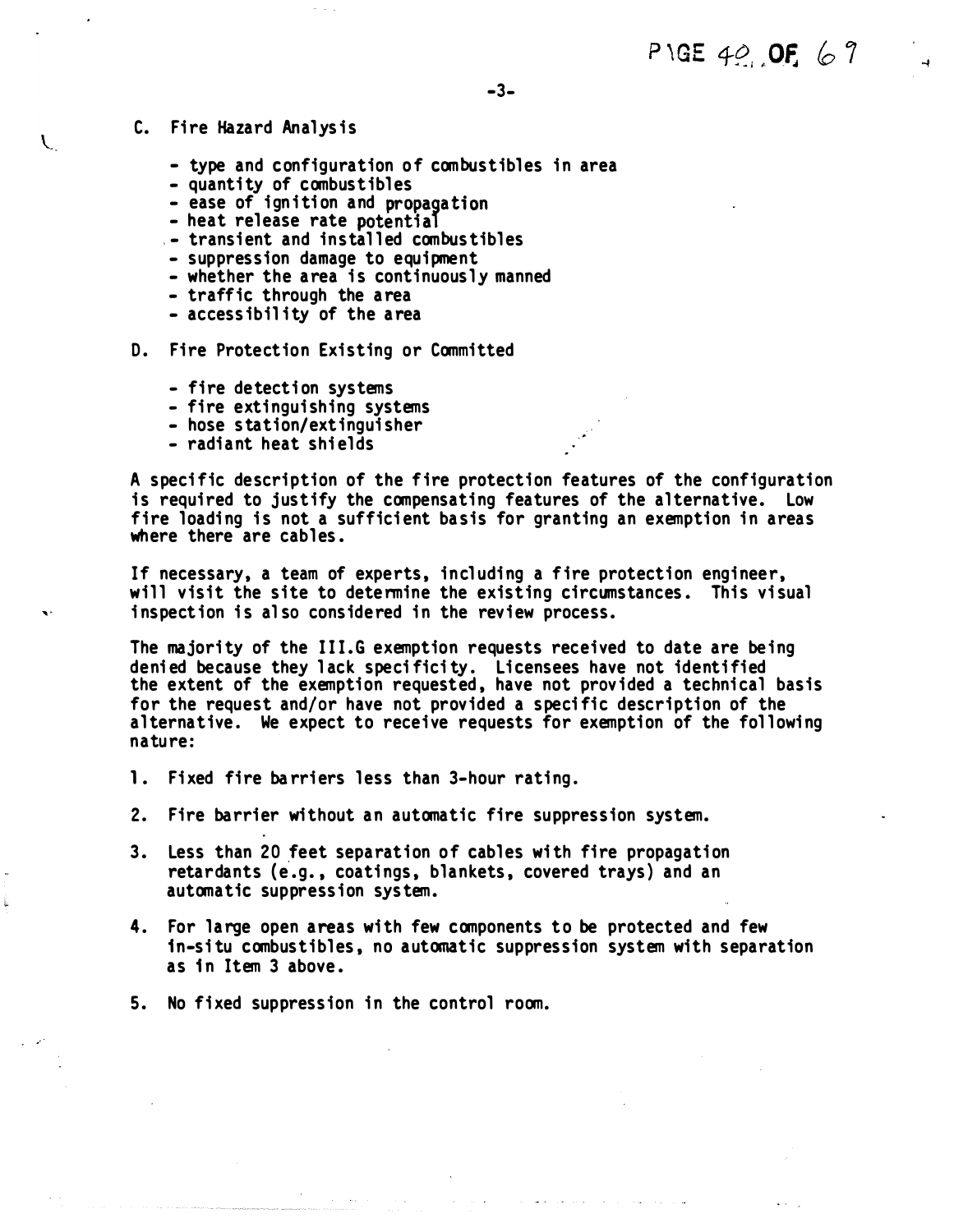6. No fixed suppression in areas wi thout a large concentration of cables for which alternative shutdown capability has been provided.

Our fire research test program is conducting tests to provide information that will be useful to determine the boundary of acceptable conditions for fire protection configurations which do not include a fire rated barrier.

Based on deviations recently approved, specific criteria for certain recurring configurations are as follows:

#### Fire Barrier Less than Three Hours

Ņ.

This barrier is a wall, floor, ceiling or an enclosure which separates one fire a rea from another.

Exemptions may be granted for a lower rating (e.g., one hour or two hours) where the fire loading is no more than 1/2 of the barrier rating. The fire rating of the barrier shall be no less than one hour.

Exemptions may be granted for a fixed barrier with a lower fix rating supplemented by a water curtain.

An Automatic Suppression System With Either One Hour Fire Barrier or 20-Foot Separation

This barrier is an enclosure wh ich separates those portions of one division which are within 20 feet of the redundant division. The suppressant may be water or gas.

Exemptions may be granted for configurations of redundant systems which have compensating features. For example:

- A. Separation distances less than 20 feet may be deemed acceptable where:
	- 1. Fire propagation retardants (i.e., cable coatings, covered trays, condui ts, or mineral wool blankets) assure that fire propagation through in-situ combustibles will not occur or will be delayed sufficiently to ensure adequate time for detection and suppression.
	- 2. Distance above a floor level exposure fire and below ceiling assures that redundant systems will not be simultaneously subject to an unacceptable temperature or heat flux.
- B. The ommission of an automatic suppression system may be deemed acceptable where:
	- 1. Distance above a floor level exposure fire and below ceiling assures that redundant systems will not be simultaneously subject to an unacceptable temperature or heat flux.

أأراد والمتهورة المحدد

 $\sim 10^{11}$  and  $\sim 10^{11}$ 

**Contractor** 

2. The fire area is required to be manned continuously by the provisions in the Technical Specifications.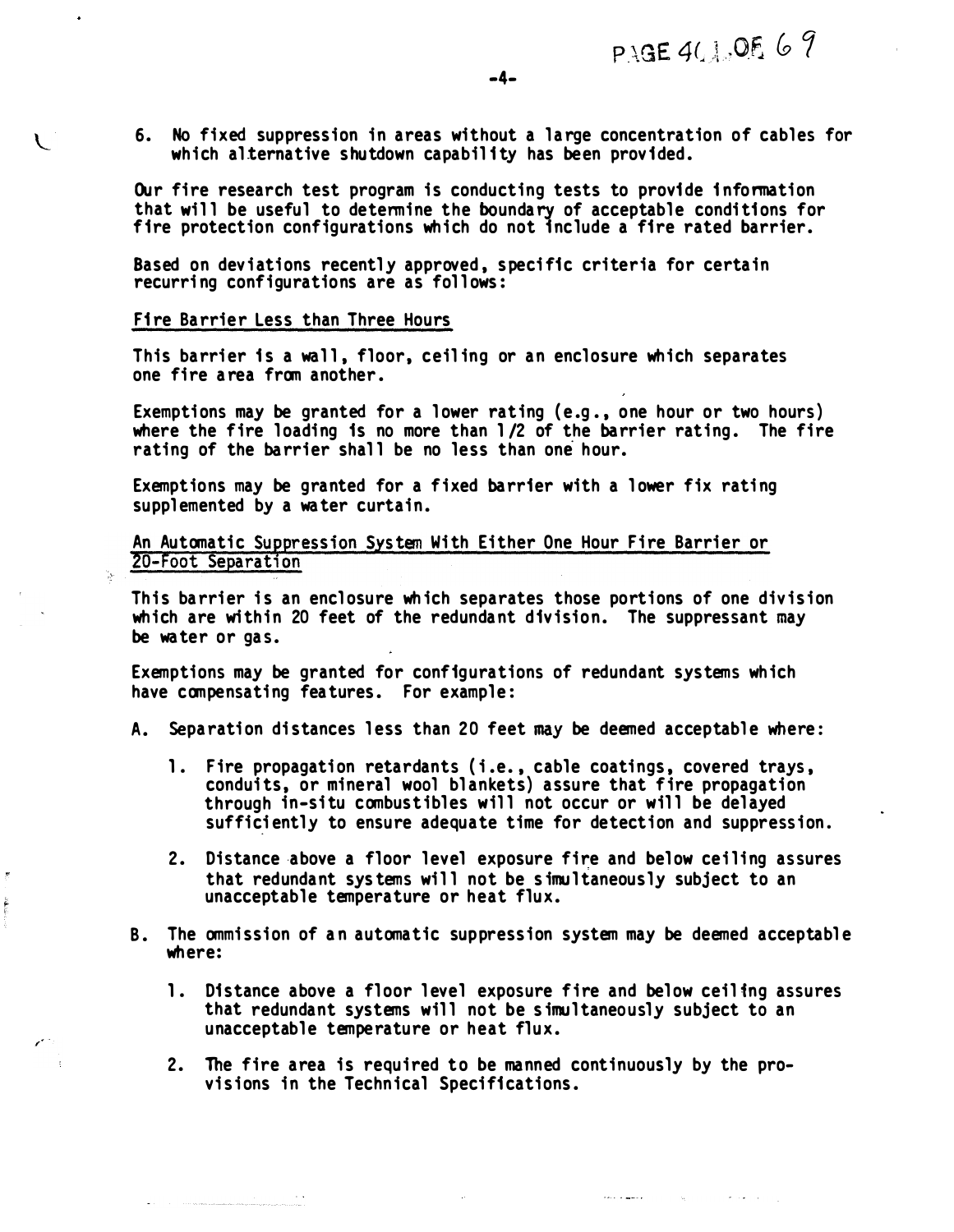Enclosure 4

## UNITED STATES NUCLEAR REGULATORY COMMISSION DOCKET NO. 50-320 GENERAL PUBLIC UTILITIES NUCLEAR CORPORATION NOTICE OF ISSUANCE OF EXEMPTION 10 CFR 50.48 $(c)$

The U.S. Nuclear Regulatory Commission (the Commission) has issued an Exemption from some of the schedular requirements of 10 CFR  $50.48(c)$ relative to the fire protection requi rements of 10 CFR 50 Appendix R.

 $\mathcal{L}$ 

`

i.

GPU Nuclear Corporation, Metropolitan Edison Company, Jersey Central Power and Light Company and Pennsylvania Electric Company (collectively, the licensee) are the holders of Facility Operating License No. DPR-73, which had authorized operation of the Three Mile Island Nuclear Station, Unit 2 (TMI-2) at power levels up to 2772 megawatts thermal. The facility, which is located in Londonderry Township, Dauphin County, Pennsylvania, is a pressurized water reactor previously used for the commercial generation of electricity.

By Order for Modi fication of License, dated July 20, 1 979, the l icensee 's authority to operate the facility was suspended and the licensee's authority was limited to maintenance of the facility in the present shutdown cooling mode (44 Fed. Reg. 45271). By further Order of the Director, Office of Nuclear Reactor Regulation, dated February 11, 1980, a new set of formal license requirements was imposed to reflect the post-accident condition of the facility and to assure the continued maintenance of the current safe, stable, long-term cooling condition of the facility (45 Fed. Reg. 11292). This license provides, among other things, that it is subject to all rules, regulations and Orders of the Commission now or hereafter in effect.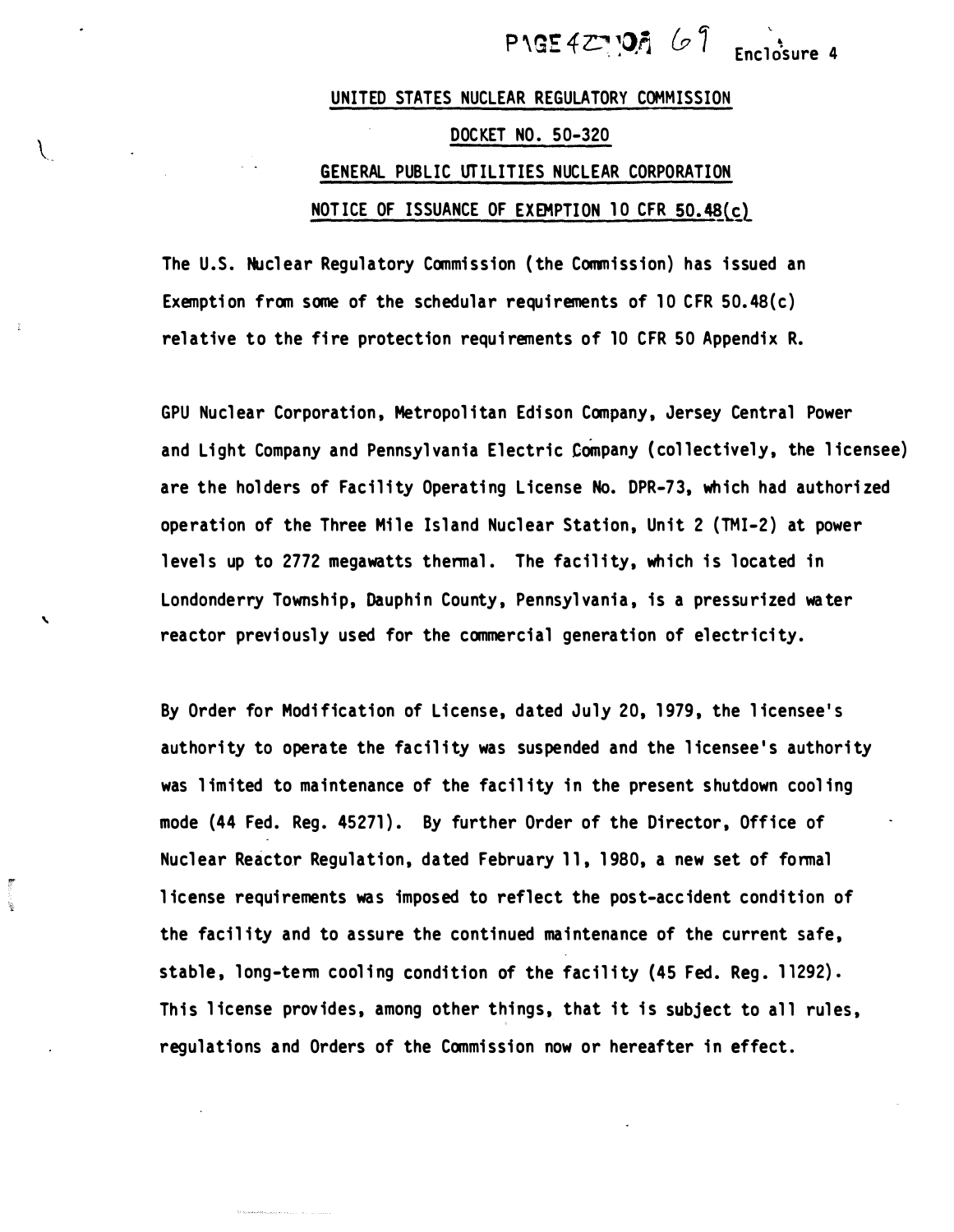PACE 43- OF 6 9

On November 19, 1980, the Commission published a revised Section 10 CFR 50.48 and a new Appendix R to 10 CFR 50 regarding fire protection features of nuclear power plants (45 FR 76602) . The revised Section 50.48 and Appendix R became effective on February 17, 1981. Section 50.48(c) established the schedules for satisfying the provisions of Appendix R. Section III of Appendix R contains 15 subsections, lettered A through 0, each of which specifies requirements for a particular aspect of the fire protection features at a nuclear power plant. Two of these 15 subsections, III.G and III.O, are the subject of this Exemption. Subsection III.G specifies detailed requirements for fire protect ion of the equi pment used for safe shutdown by means of separation and barriers  $(III.G.2)$ . If the requirements for separation and barriers could not be met in an area, alternative safe shutdown capability, independent of that area and equipment in that area, was required  $(III.G.3)$ .

-2-

Subsection III.0 required that the reactor coolant pump be equipped with an oil col lection system if the containment is not inerted during nonnal operation . The system had to be capable of collecting lube oil from all potential pressurized and unpressurized leakage sites in the reactor coolant pump lube oil systems.

 $\mathcal{L}$ 

Ý.

ୁ

Section 50.48 $(c)$  required completion of all modifications to meet the provisions of Appendix R within a specified time from the effective date of this fire protection rule, February 17, 1981, except for modifications to provide alternative safe shutdown capability. These latter modifications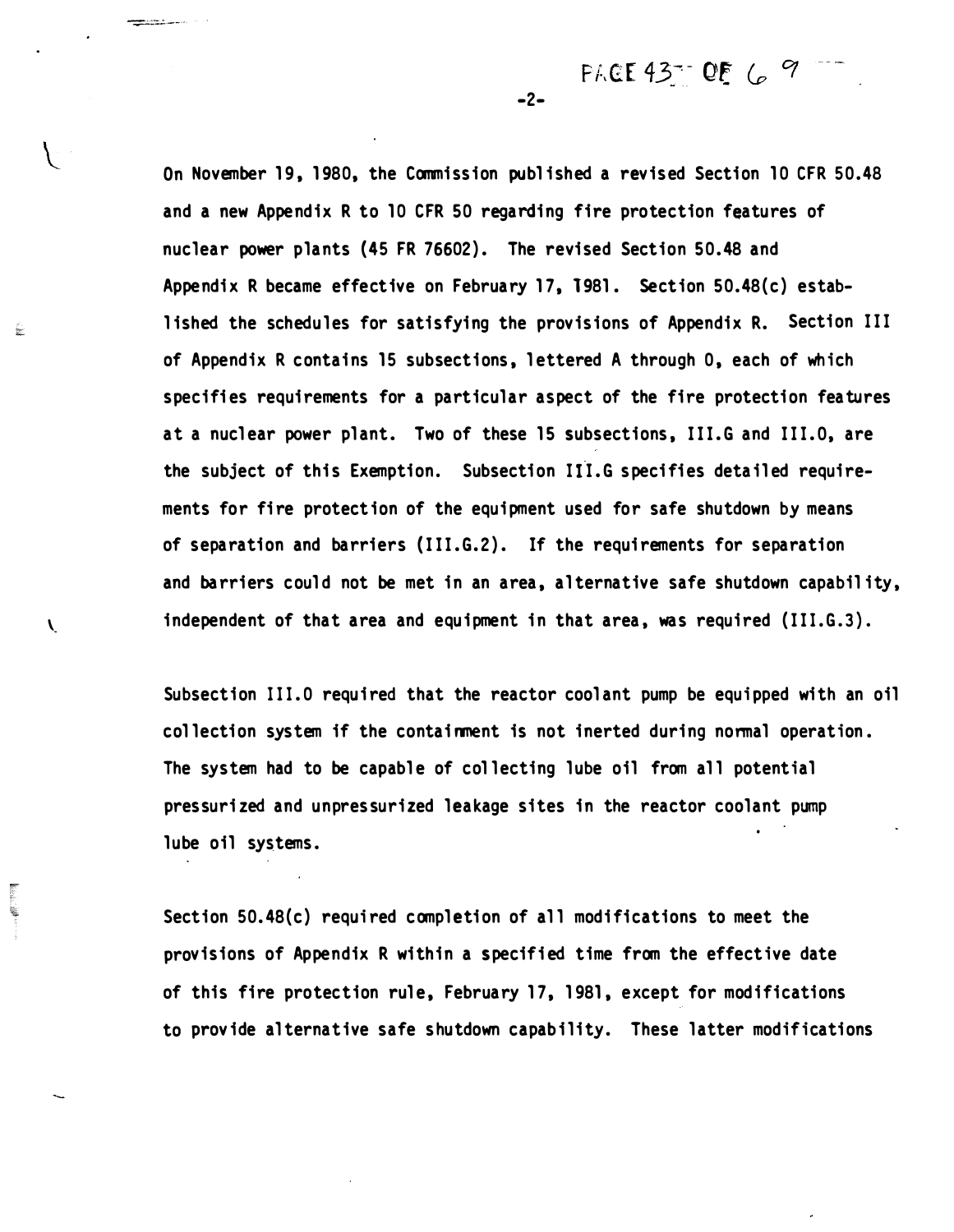$(III.G.3)$  require NRC review and approval and Section 50.48(c) requires their completion within a certain time after NRC approval. The date for submittal of design descriptions of any modifications to provide alternative safe shutdown capability was specified as March 19, 1981.

 $\setminus$ 

즕

By letter dated March 24, 1 981 , the l icensee requested exemptions from 10 CFR 50. 48(c) wi th respect to the requirements of Section III.G and III .O of Appendix R as follows:

{1) Extend until the end of the Recovery Mode the date for fil ing addi tional exemptions or complying to the requirements, plans and schedule to achieve compliance with Section III.G as required by  $50.48(c)$ .

-·

(2) Extend until the end of the Recovery Mode, the date for filing additional exemptions or complying to the requi rements, plans and schedule to achieve compliance with Section III.0 as required by  $50.48(c)$ .

Prior to the issuance of Appendix R, TMI-2 had been reviewed against the criteria of Appendix A to the Branch Technical Position 9.5-1 (BTP 9.5-1). The BTP 9.5-1 was developed to resolve the lessons learned from the fire at Browns Ferry Nuclear Plant. It is braoder in scope than Appendix R, formed the nucleus of the criteria developed further in Appendix R and its present, revised form constitutes the section of the Standard Review Plan used for the review of applications for construction permits and operating licenses of new plants. The review of the Fire Hazards Analysis based on Appendix R and BTP 9.5-1 was completed by the NRC staff and its fire protection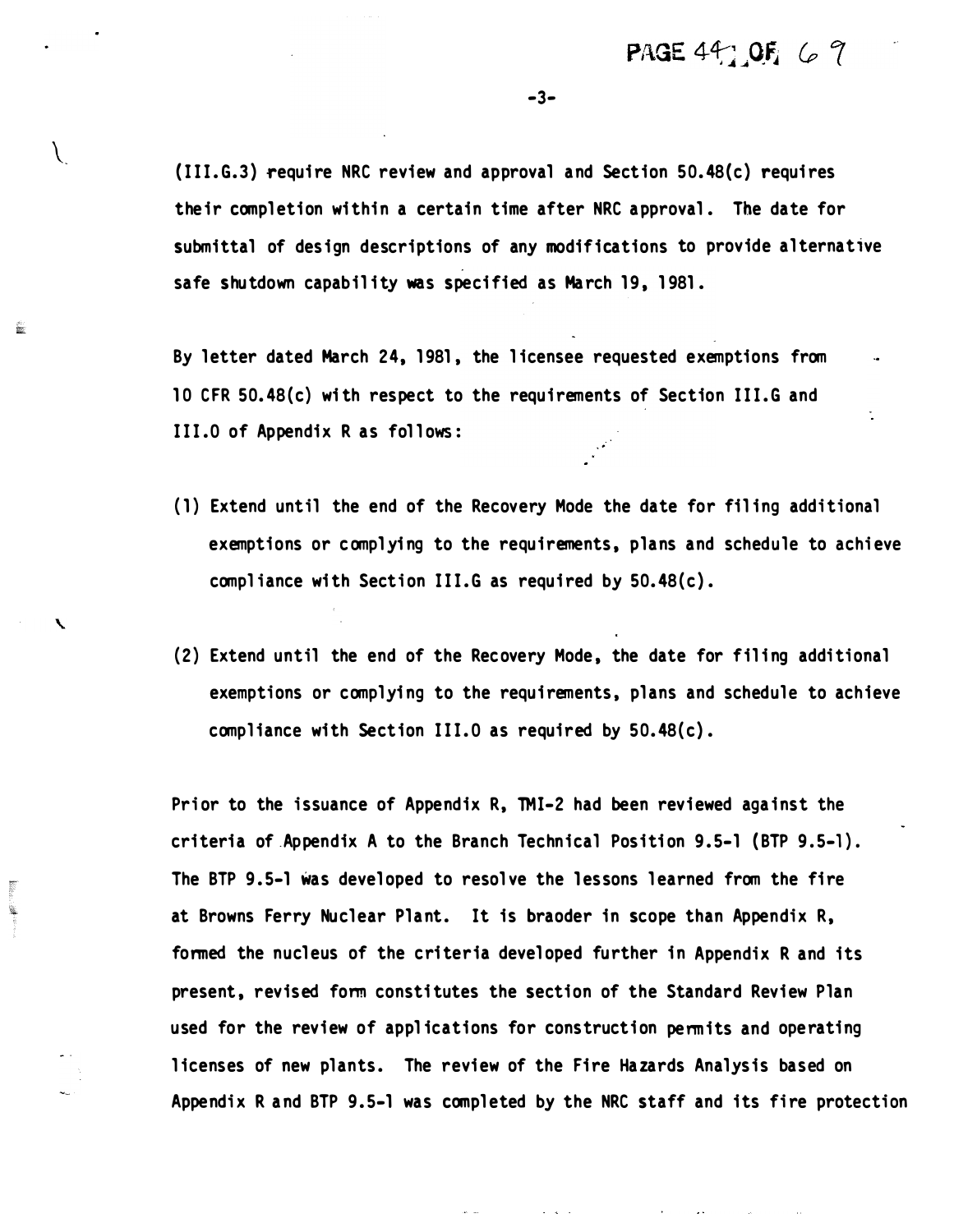PAGE 45 OF  $69$ 

consul tant and a Fire Protection Safety Evaluation Report ( FPSER) was provided to the staff by the consul tant on February 28, 1 983. Even though the fire hazards analysis was acceptable, several suggestions were proposed by our contractor relative to the l icensee 's fire protection program. These suggestions are discussed in separate correspondence.  $\cdot$ 

.

..

'

With respect to items relating to safe shutdown capability, the staff agrees with the licensee that the TMI-2 reactor is in a cold shutdown condition with no active systems required for core cooling. However, certain instrumentation is required for monitoring various parameters such as reactor coolant temperature and neutron flux level to insure that a cold shutdown condition is maintained. Additionally, several backup systems are required which can provide makeup and maintain pressurization for the reactor coolant system if necessary. It is the staff's opinion that even though Appendix R requirements are not appropriate for the unique conditions at TMI-2, the Proposed Technical Specifications and the Recovery Operations Plan would be acceptable as an alternative location for specific fire protection requirements for systems used to maintain and verify that cold shutdown. Therefore, it is our position that systems used for monitoring or maintaining the reactor in a stable cold shutdown condition (e.g., monitoring i nstrumentation, the Mini-Decay Heat Removal System and the Standby Pressure Control System) should have fire protection features.

A summary of present and proposed fire protection features for systems required to maintain or monitor a cold shutdown as discussed above should be submitted to the NRC in addition to a change to your Technical Speci fications to include these features within 60 days of the date of the exemption.

-4-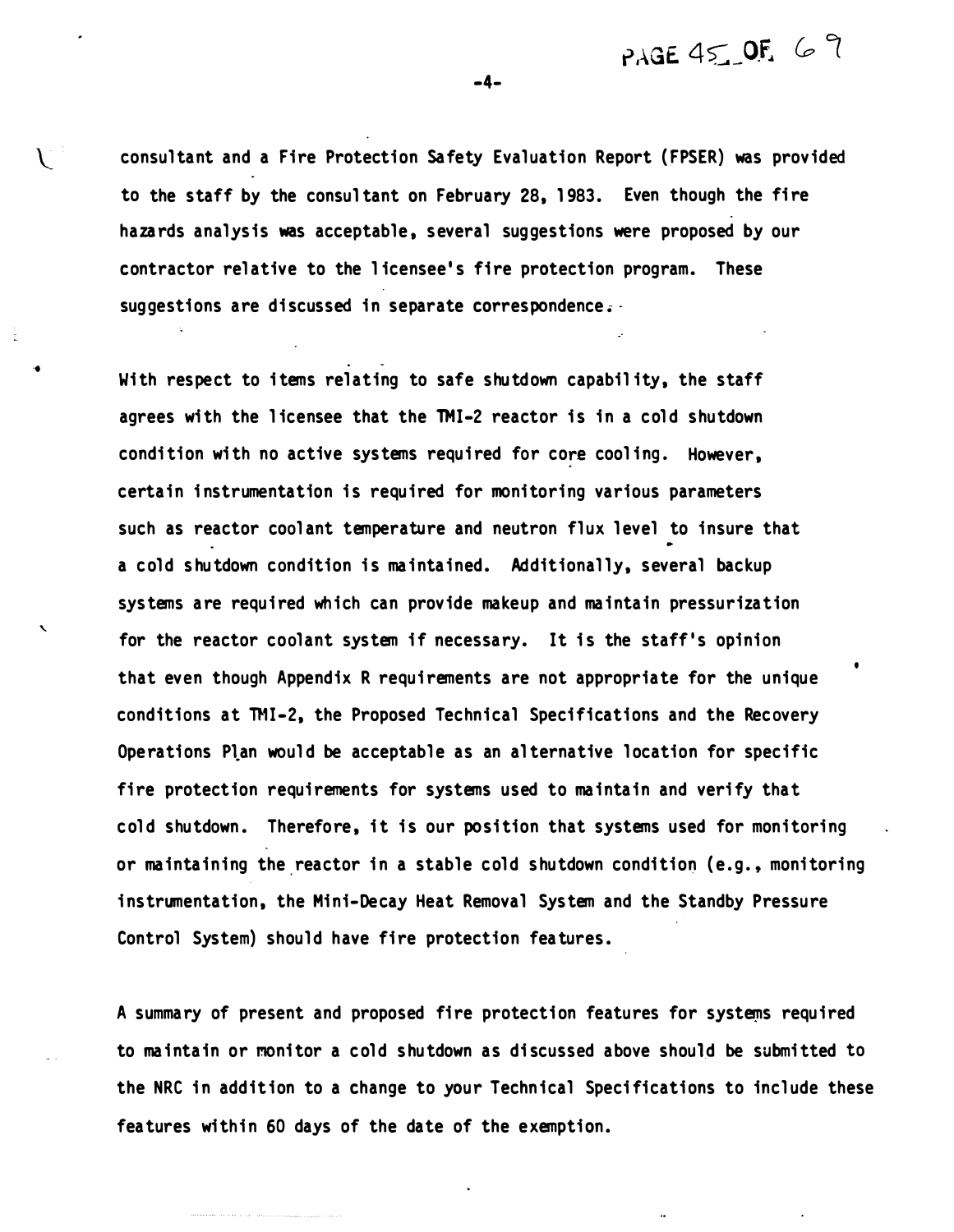With regard to the Oil Collection System for reactor coolant pumps, the staff finds that an exemption to the schedular requi rements of 10 CFR 50. 48(c) is warranted because of the shutdown condition of TMI-2 and the prohibition to operate the pumps per the technical specifications.

Accordingly, the Commission has determined that, pursutant to 10 CFR 50.12, an exemption is authorized by law and will not endanger life or property or the common defense and security and is otherwise in the public interest and hereby grants the following exemptions with respect to the requirements of 10 CFR Part 50. 48(c) .

i.<br>Bio

不可以 ۴

- (1) Extend until the end of the Recovery Mode, the date for filing additional exemptions or complying to the requirements, plans and schedule to achieve compliance with Section III.G as required by  $50.48(c)$ ;
- $(2)$  Extend until the end of the Recovery Mode, the date for filing exemptions or complying to the requirements, plans and schedule to achieve compliance with Section III.0 as required by  $50.48(c)$ .

The NRC staff has determined that the granting of this Exemption will not result in any significant environmental impact and that pursuant to 10 CFR 51.5(d)(4) an environmental impact statement or negative declaration and environmental impact appraisal need not be prepared in connection with this action.

-5-

 $7.954C-0.69$